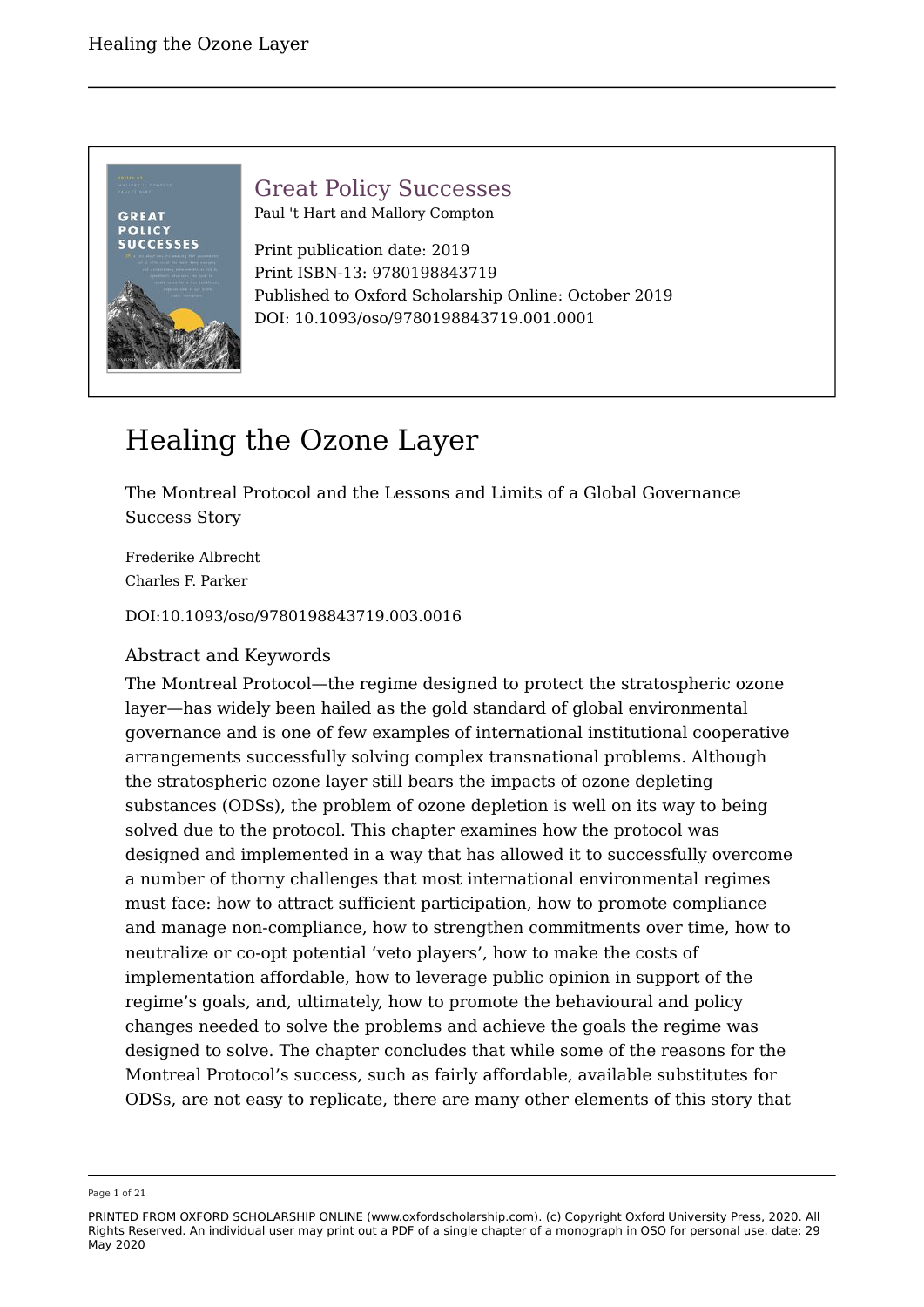can be utilized when thinking about how to design solutions to other transnational environmental problems.

*Keywords:* [international agreement](https://www.universitypressscholarship.com/search?f_0=keywords&q_0=international agreement), [ozone,](https://www.universitypressscholarship.com/search?f_0=keywords&q_0=ozone) [environmental policy](https://www.universitypressscholarship.com/search?f_0=keywords&q_0=environmental policy), [Montreal Protocol](https://www.universitypressscholarship.com/search?f_0=keywords&q_0=Montreal Protocol), [global](https://www.universitypressscholarship.com/search?f_0=keywords&q_0=global governance) [governance](https://www.universitypressscholarship.com/search?f_0=keywords&q_0=global governance)

A condensed and thematically structured version of this same case study can be found at the Public Impact Observatory. See: [http://](http://www.centreforpublicimpact.org/case-study/the-montreal-protocol/) [www.centreforpublicimpact.org/case-study/the-montreal-protocol/](http://www.centreforpublicimpact.org/case-study/the-montreal-protocol/)

#### Introduction

The Montreal Protocol—the international regime designed to protect the stratospheric ozone layer—has widely been hailed as the gold standard of global environmental governance and is one of the few examples showing that international institutional cooperative arrangements can successfully solve complex transnational problems. Although the stratospheric ozone layer still bears the impacts of ozone depleting substances (ODSs), the problem of ozone depletion is on its way to being solved and the 'ozone hole' has started healing due to the protocol. What explains this success and what can we learn from it in tackling other complex global environmental problems such as climate change?

The ozone layer is crucial to protecting the earth from the sun's ultraviolet radiation and is essential for absorbing ultraviolet B radiation, which, in large amounts, could seriously harm all plant, human, and animal life (Solomon [2008](https://www.oxfordscholarship.com/view/10.1093/oso/9780198843719.001.0001/oso-9780198843719-chapter-16#oso-9780198843719-chapter-16-bibItem-702)). In response to scientific evidence that man-made chemicals, chlorofluorocarbons (CFCs), posed a serious threat to stratospheric ozone the nations of the world first negotiated a framework convention, the 1985 Vienna Convention for the Protection of the Ozone Layer, and then, in response to new scientific evidence that confirmed the Antarctic 'ozone hole', added a regulatory agreement, the 1987 Montreal Protocol on Substances that Deplete the Ozone Layer. The Montreal Protocol has dramatically reduced ozone-depleting chemicals and the ozone layer has been projected to recover by the end of the century, although some recently discovered challenges may demand further amendments.

In this chapter, we examine how the Montreal Protocol was designed and implemented in a way that has allowed it to successfully overcome a number of challenges that most international environmental regimes must face: how to attract sufficient participation, how to promote compliance and manage noncompliance, how to strengthen commitments over time, how to neutralize or coopt potential 'veto players', how to make the costs of implementation affordable, how to **(p.305)** leverage public opinion in support of the regime's goals, and, ultimately, how to promote the behavioural and policy changes needed to solve the problems and achieve the goals the regime was designed to address. We will conclude that while some of the reasons for the Montreal Protocol's success, such as access to available and affordable ODS substitutes, are not easy to replicate, there are many other elements of this story that can be utilized when

Page 2 of 21

PRINTED FROM OXFORD SCHOLARSHIP ONLINE (www.oxfordscholarship.com). (c) Copyright Oxford University Press, 2020. All Rights Reserved. An individual user may print out a PDF of a single chapter of a monograph in OSO for personal use. date: 29 May 2020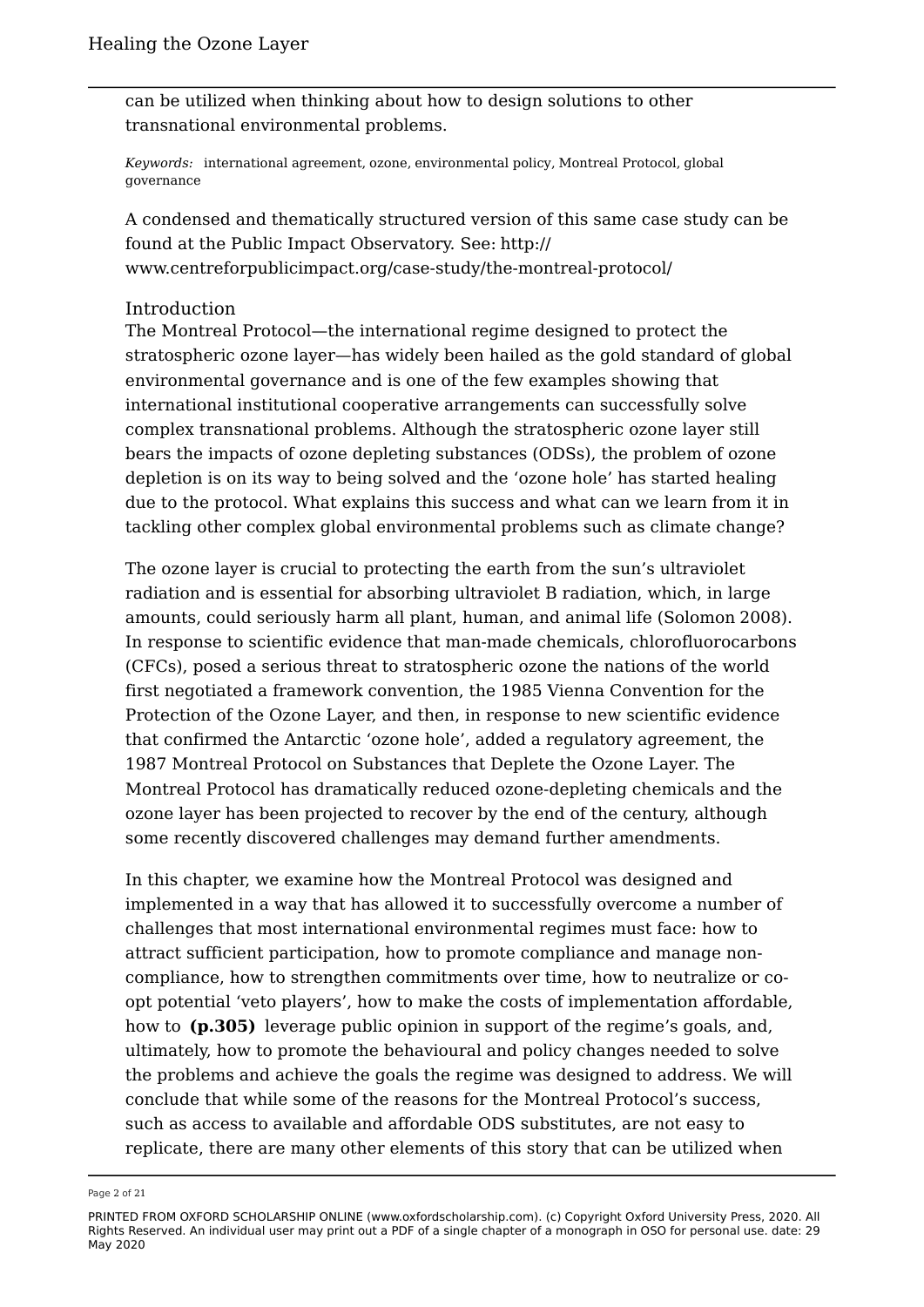thinking about how to design solutions to other transnational environmental problems.

# Assessing the Montreal Protocol

There is a strong case that the Montreal Protocol has performed well on all four dimensions of policy assessment used in this volume. To date, the protocol has been a *programmatic* success in achieving its stated objectives and has made progress towards achieving its overarching goals, which were to protect human health and the environment against the adverse effects of activities that deplete the ozone layer. As a result of their protocol obligations, countries have phased out 98 per cent of ODS globally compared to 1986 levels (Ministry for the Environment and Stats NZ [2017:](https://www.oxfordscholarship.com/view/10.1093/oso/9780198843719.001.0001/oso-9780198843719-chapter-16#oso-9780198843719-chapter-16-bibItem-686) 46). In 2014, the US National Oceanic and Atmospheric Administration (NOAA) found that, after a peak in the year 2000, the atmospheric abundance of many ODSs had sunk under 1980 levels and predicted that the CFCs abundance would also fall below the levels of 1980 before 2050. This positive development can be connected directly to the Montreal Protocol (NOAA [2014](https://www.oxfordscholarship.com/view/10.1093/oso/9780198843719.001.0001/oso-9780198843719-chapter-16#oso-9780198843719-chapter-16-bibItem-688)). The worldwide production of ODSs has plummeted from some 1.2 million tons in 1986 to 80,000 tons in 2006 to being nearly eliminated in 2016 at 23,000 tons. Global ODS consumption has seen a similar trend dropping from 1.3 million tons in 1986 to 86,000 tons in 2006 and 22,000 tons in 2016 (UNEP Ozone Secretariat [2018](https://www.oxfordscholarship.com/view/10.1093/oso/9780198843719.001.0001/oso-9780198843719-chapter-16#oso-9780198843719-chapter-16-bibItem-707)). In fact, according to the Ozone Secretariat, in absence of the protocol, global CFC consumption would have been about 3 million tons in 2010 and would have reached 8 million tons in 2060, which would have resulted in a 50 per cent depletion of the ozone layer by 2035 (UNEP Ozone Secretariat [2018\)](https://www.oxfordscholarship.com/view/10.1093/oso/9780198843719.001.0001/oso-9780198843719-chapter-16#oso-9780198843719-chapter-16-bibItem-707).

In sum, there is strong scientific evidence that the Montreal Protocol is indeed reaching the objectives it was designed to address. Achieving the objective to phase out ODSs is illustrative of its programmatic success. In addition, one of the goals of the policy, to close the 'ozone hole', is well on its way to be achieved. In 2018, researchers at NASA showed for the first time, through satellite observations, that the 'ozone hole' is recovering due to the reduction of chlorine from ODSs as a direct result of the Montreal Protocol (Strahan and Douglass 2018).

The second goal of the Montreal Protocol, improving public health by decreasing skin cancer risk, also has been deemed a success (Chipperfield et al. [2015\)](https://www.oxfordscholarship.com/view/10.1093/oso/9780198843719.001.0001/oso-9780198843719-chapter-16#oso-9780198843719-chapter-16-bibItem-675). Although annual rates of new skin cancers in the USA and Europe are still **(p. 306)** increasing (CDC [2018](https://www.oxfordscholarship.com/view/10.1093/oso/9780198843719.001.0001/oso-9780198843719-chapter-16#oso-9780198843719-chapter-16-bibItem-673); Boyle et al. [2004](https://www.oxfordscholarship.com/view/10.1093/oso/9780198843719.001.0001/oso-9780198843719-chapter-16#oso-9780198843719-chapter-16-bibItem-671)), we cannot attribute these numbers solely to the ozone layer because there are more factors than ozone depletion that affect skin cancer risk, e.g. the increased usage of tanning beds. Assessment models ran by scholars that took into account the difference between the ozone layer with and without the protocol's regulations, estimate that roughly 2 million cases of skin cancer will be prevented annually by the year 2030 due to the Montreal Protocol (van Dijk et al. 2013). This suggests that

Page 3 of 21

PRINTED FROM OXFORD SCHOLARSHIP ONLINE (www.oxfordscholarship.com). (c) Copyright Oxford University Press, 2020. All Rights Reserved. An individual user may print out a PDF of a single chapter of a monograph in OSO for personal use. date: 29 May 2020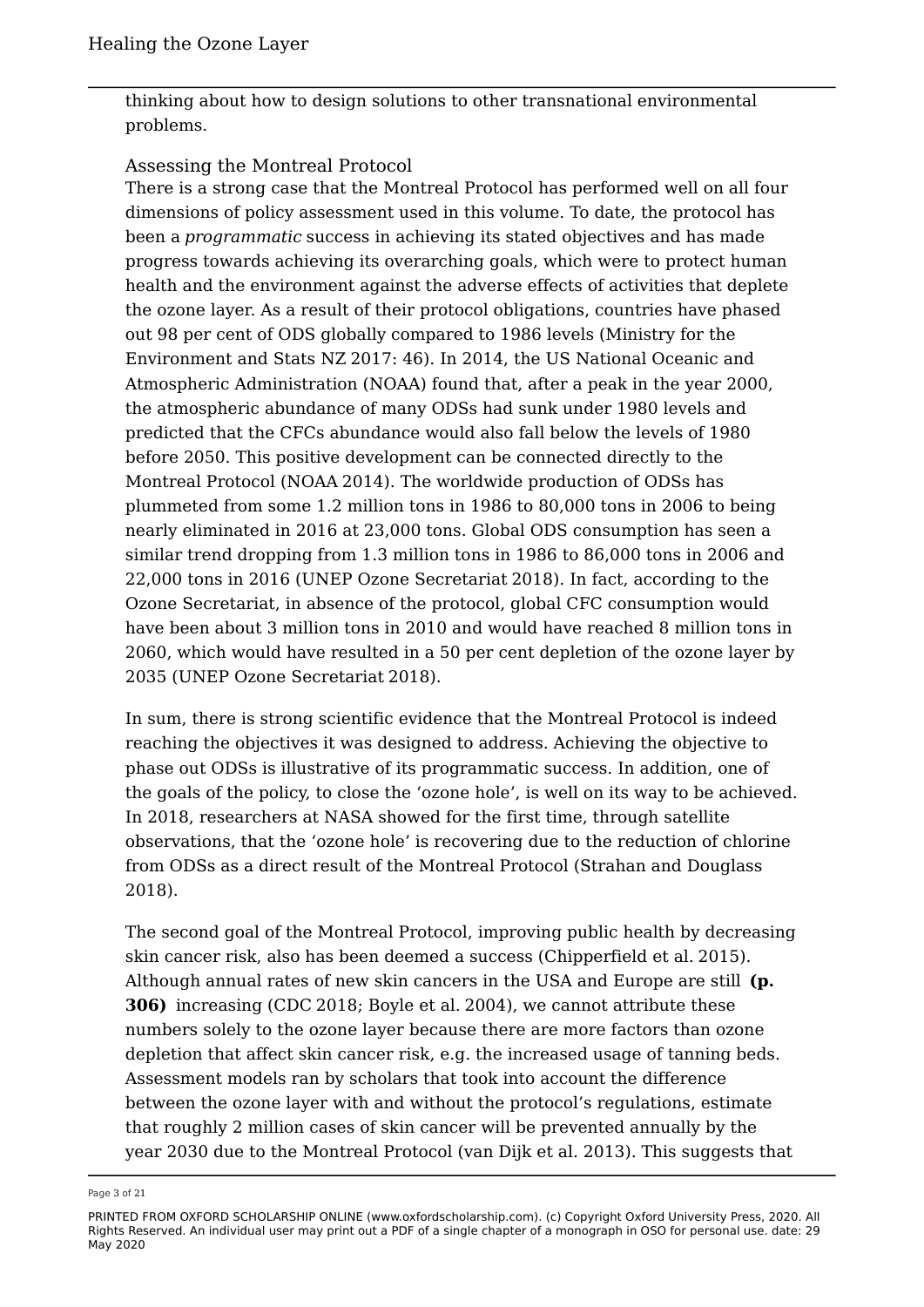there is already a positive public health effect due to action taken under the protocol, and this effect should increase in the future. Thus, the Montreal Protocol appears to have delivered on its goal of reducing skin cancer risks and protecting human health, adding to its programmatic success.

This evidence illustrates that the Montreal Protocol is clearly making progress in achieving its objectives to protect the ozone layer through a phase-out of ODSs. In addition to the ODS reduction achievements, the Ozone Secretariat also points to a number of other important accomplishments, including high compliance rates, the successful utilization of scientific evidence as a basis for policy decisions, the delivery of health, climate, and environmental benefits, and utilization of the financial mechanisms to support developing countries in achieving their reduction obligations (UNEP Ozone Secretariat [2015](https://www.oxfordscholarship.com/view/10.1093/oso/9780198843719.001.0001/oso-9780198843719-chapter-16#oso-9780198843719-chapter-16-bibItem-706)).

*Politically* the protocol has succeeded in attracting the participation and support of a broad coalition of developed and developing countries. The strong global commitment to the protocol is underscored by the fact that it has achieved universal support and has been ratified by 197 parties. Being part of the protocol had positive effects on countries' reputation and political capital because the ozone depletion posed a risk for environment and public health that was shared globally. By implication, contributing to eliminating this risk would also provide globally shared environmental and public health benefits. The Montreal Protocol has also succeeded, after initial opposition, in winning the support of industry (Parson [1993](https://www.oxfordscholarship.com/view/10.1093/oso/9780198843719.001.0001/oso-9780198843719-chapter-16#oso-9780198843719-chapter-16-bibItem-697): 46). By providing a stable and predictable framework that allowed industry to transition away from ODSs to newer, less harmful, and affordable substitutes the protocol has been good for industry and the environment (Haq et al. [2001](https://www.oxfordscholarship.com/view/10.1093/oso/9780198843719.001.0001/oso-9780198843719-chapter-16#oso-9780198843719-chapter-16-bibItem-680): 134–5; Rae [2012\)](https://www.oxfordscholarship.com/view/10.1093/oso/9780198843719.001.0001/oso-9780198843719-chapter-16#oso-9780198843719-chapter-16-bibItem-700).

In *process* terms, the structure and management of negotiations contributed to reaching a strong and innovative international regulatory agreement. The flexible design, system for implementation, and compliance procedures of the Montreal Protocol have created effective processes that have contributed to its success in attracting universal participation, increasing its ambition over time, and achieving stated objectives. The flexible design that operates according to the precautionary principle resulted in setting stringent ODS abatement targets before the science was conclusive and allowed ambition to be increased once the science indicated that stronger action was needed. The inclusion of trade sanctions against non-parties and the provision of financial incentives to developing countries **(p.307)** encouraged countries to join the protocol and helped to rather quickly achieve full participation.

The protocol ensured that all parties had the financial and practical possibility to implement its required provisions, such as enacting national controls, by granting a certain degree of freedom during the process and offering financial help to developing countries. Hence, the process could be perceived by all

Page 4 of 21

PRINTED FROM OXFORD SCHOLARSHIP ONLINE (www.oxfordscholarship.com). (c) Copyright Oxford University Press, 2020. All Rights Reserved. An individual user may print out a PDF of a single chapter of a monograph in OSO for personal use. date: 29 May 2020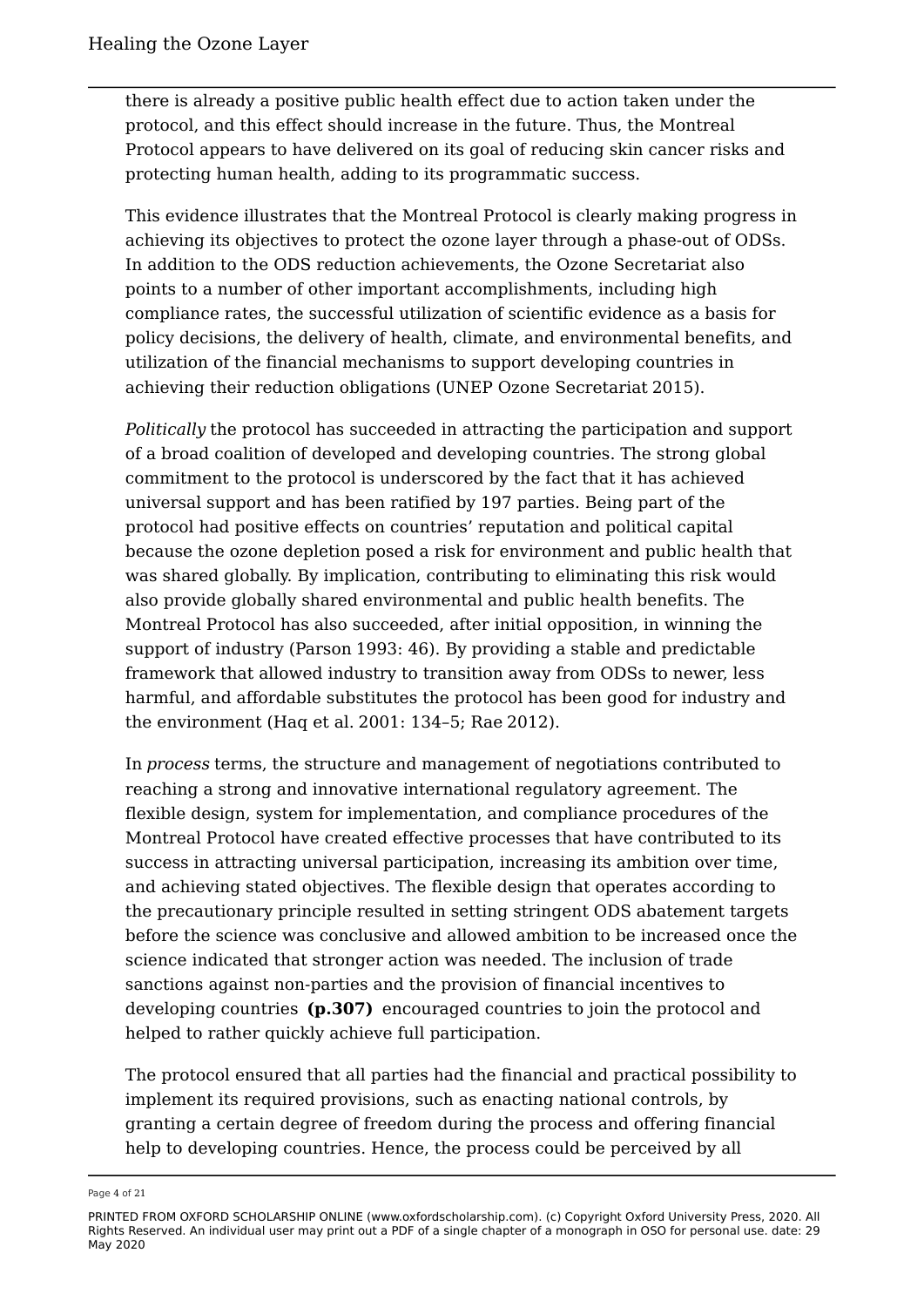participants as sufficiently fair and legitimate to encourage participation and compliance. The protocol's non-compliance procedures have made it possible to utilize both positive incentives, such as funding and technical assistance, as well as the threat to cut off funding or enact sanctions to encourage adherence with its obligations. Not only have the initially agreed upon ODSs been successfully phased out, the protocol, aided by provisions for regular meetings and scheduled expert assessments and treaty reviews, has also undergone several amendments which added new substances to be phased out over time. The implementation of these amendments is another dimension of the procedural success of the policy.

In terms of *endurance*, the protocol has repeatedly succeeded in adapting and updating its objectives and instruments. To remain effective over time, environmental regimes must be able to adjust and adapt to changing circumstances that occur after the initial agreement. The Montreal Protocol has proven to be adept at responding to new information and challenges by strengthening its provisions (Young [2011](https://www.oxfordscholarship.com/view/10.1093/oso/9780198843719.001.0001/oso-9780198843719-chapter-16#oso-9780198843719-chapter-16-bibItem-716)). Annual meetings combined with periodic scientific assessments and treaty reviews have facilitated a process that has allowed the Montreal Protocol to update its targets and increase its ambition while maintaining political support among its members. The protocol's Meeting of the Parties (MOP) has acted repeatedly to accelerate phase-out schedules for individual ODSs already covered and by adding additional chemicals to the list of those covered under the terms of the agreement as soon as more ambitious goals became economically and politically feasible (Andersen and Sarma [2002;](https://www.oxfordscholarship.com/view/10.1093/oso/9780198843719.001.0001/oso-9780198843719-chapter-16#oso-9780198843719-chapter-16-bibItem-666) Parson [2003\)](https://www.oxfordscholarship.com/view/10.1093/oso/9780198843719.001.0001/oso-9780198843719-chapter-16#oso-9780198843719-chapter-16-bibItem-698). Its control provisions were strengthened through five amendments, which accelerated phase-outs and added additional substances, adopted in London (1990), Copenhagen (1992), Montreal (1997), Beijing (1999), and Kigali (2016).

Adding new families of chemicals to the list of those scheduled for phase-out under the Montreal Protocol requires a decision on the part of the MOP and acceptance on the part of member states. This stringent requirement has not been an obstacle to strengthening commitments. Moreover, the initial success of the agreement appears to have shaped virtuous cycles that have lowered the cost of compliance through institutionalized deliberation and adjustment routines during the MOPs. The Montreal Protocol now covers some 100 hazardous chemicals. Interestingly, some of the ODSs are greenhouse gases (GHG) that also contribute to climate change and the implementation of and compliance to the Montreal Protocol was so successful that research found the Montreal Protocol to have had more benefits for climate change mitigation than the Kyoto **(p.308)** Protocol (Velders et al. [2007](https://www.oxfordscholarship.com/view/10.1093/oso/9780198843719.001.0001/oso-9780198843719-chapter-16#oso-9780198843719-chapter-16-bibItem-710)). It has been estimated, for example, that the total climate change mitigation through GHG reduction provided by the Montreal Protocol was ten to twenty times more effective than the reduction from the Kyoto Protocol's first commitment period (Xu et al. [2013](https://www.oxfordscholarship.com/view/10.1093/oso/9780198843719.001.0001/oso-9780198843719-chapter-16#oso-9780198843719-chapter-16-bibItem-714)). It has also been claimed that a reduction of hydrofluorocarbons (HFCs) through the Montreal Protocol could prevent up to 0.5°C temperature increase by 2100

Page 5 of 21

PRINTED FROM OXFORD SCHOLARSHIP ONLINE (www.oxfordscholarship.com). (c) Copyright Oxford University Press, 2020. All Rights Reserved. An individual user may print out a PDF of a single chapter of a monograph in OSO for personal use. date: 29 May 2020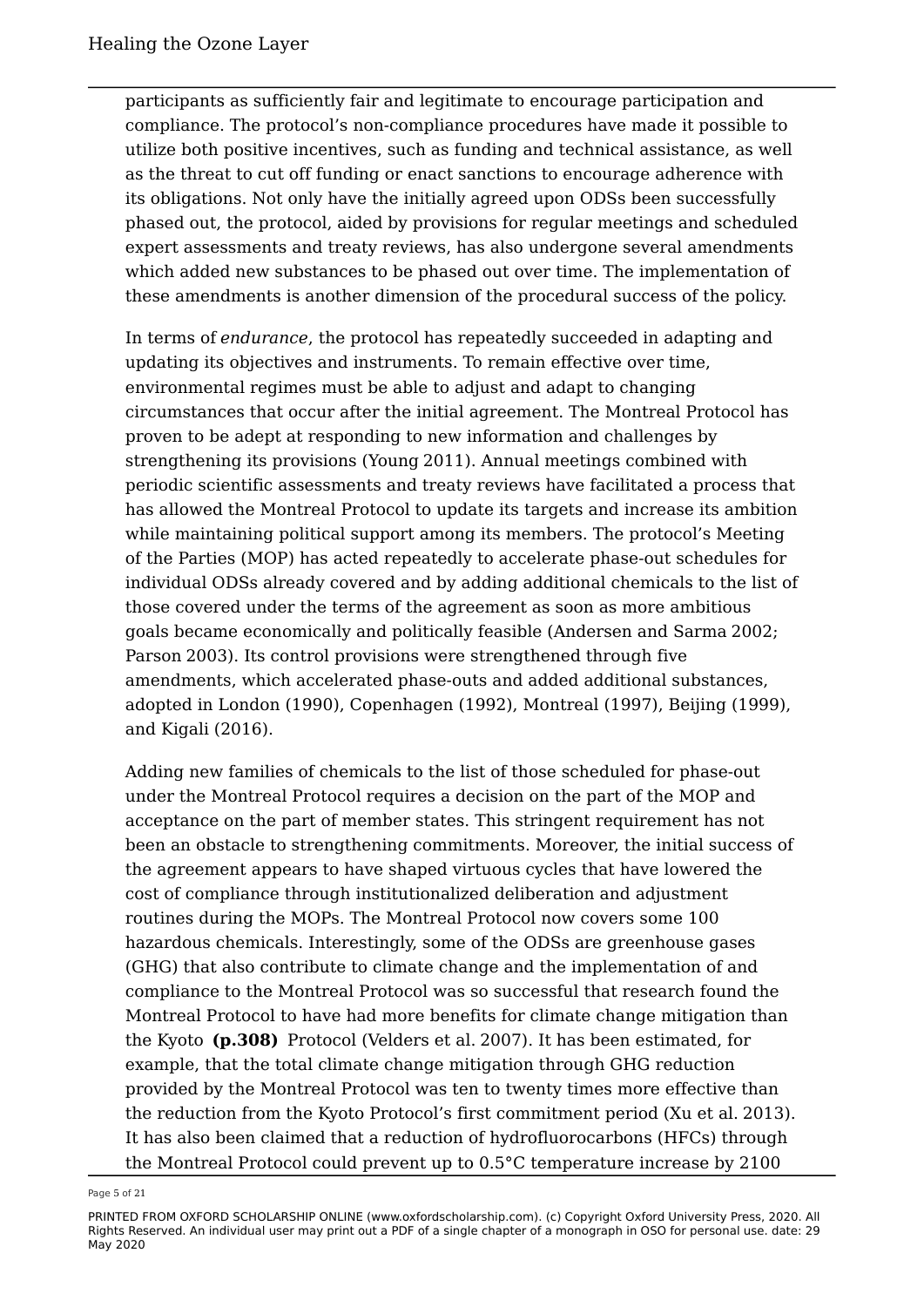through substantial GHG emissions reduction (Zaelke et al. [2018](https://www.oxfordscholarship.com/view/10.1093/oso/9780198843719.001.0001/oso-9780198843719-chapter-16#oso-9780198843719-chapter-16-bibItem-717)). HFCs, which had not been addressed in the protocol previously, have been taken up under the latest developments of the MOP. An amendment to phase down HFCs was adopted in 2016 in Kigali, Rwanda (Bergeson [2017\)](https://www.oxfordscholarship.com/view/10.1093/oso/9780198843719.001.0001/oso-9780198843719-chapter-16#oso-9780198843719-chapter-16-bibItem-670). The ratification of the Kigali Amendment by the member states is currently ongoing and it will enter into force in 2019 (European Commission [2017](https://www.oxfordscholarship.com/view/10.1093/oso/9780198843719.001.0001/oso-9780198843719-chapter-16#oso-9780198843719-chapter-16-bibItem-678)). By August 2018, 42 out of 197 member states had accepted or ratified the amendment.

The Challenge: Healing and Protecting a Global Open Access Resource Solving vexing transnational problems such as stratospheric ozone depletion requires states to agree to the nature of the problem, negotiate an agreement to solve the problem, and then make the agreement work. Past experience and research on international cooperation and efficacy of global institutions demonstrates this is difficult to do effectively for a variety of reasons (Miles et al. [2002](https://www.oxfordscholarship.com/view/10.1093/oso/9780198843719.001.0001/oso-9780198843719-chapter-16#oso-9780198843719-chapter-16-bibItem-685); Breitmeier et al. [2006;](https://www.oxfordscholarship.com/view/10.1093/oso/9780198843719.001.0001/oso-9780198843719-chapter-16#oso-9780198843719-chapter-16-bibItem-672) Young [2011\)](https://www.oxfordscholarship.com/view/10.1093/oso/9780198843719.001.0001/oso-9780198843719-chapter-16#oso-9780198843719-chapter-16-bibItem-716). There is the sheer complexity of many transnational issues. Multilateral negotiations on issues such as ozone depletion or climate change often involve over 190 countries and touch on a wide range of issues in multiple policy areas. And then there is the difficulty of agreeing to a negotiating agenda (Young [1991](https://www.oxfordscholarship.com/view/10.1093/oso/9780198843719.001.0001/oso-9780198843719-chapter-16#oso-9780198843719-chapter-16-bibItem-715)): even when most states agree that an issue is important, they often have conflicting views on how the problem should be framed and which solutions should be pursued. Also, there are the various configurations of interests among the parties and the challenges this presents to burden sharing. Determining what is fair can be difficult to agree on and there are often multiple views regarding what is equitable (Keohane and Oppenheimer [2016\)](https://www.oxfordscholarship.com/view/10.1093/oso/9780198843719.001.0001/oso-9780198843719-chapter-16#oso-9780198843719-chapter-16-bibItem-683). Veto players and public opinion can be complicating factors to reaching an agreement and then making it work once agreed. The difficulties of cooperation are also compounded by multiple levels of uncertainty. Actors don't know at the outset whether proposed solutions will work, whether the costs of cooperation will be worth the benefits, nor whether other states will actually honour the commitments they make. Finally, once an agreement is reached, if it is to succeed it must attract a sufficient number of key states to participate, states must honour the commitments they have made and comply with the agreement's rules (Parker [2001,](https://www.oxfordscholarship.com/view/10.1093/oso/9780198843719.001.0001/oso-9780198843719-chapter-16#oso-9780198843719-chapter-16-bibItem-692) [2013](https://www.oxfordscholarship.com/view/10.1093/oso/9780198843719.001.0001/oso-9780198843719-chapter-16#oso-9780198843719-chapter-16-bibItem-694)).

 **(p.309)** The degradation of the ozone layer presented a classic common pool resource problem. Healing and protecting it from further degradation would only be successful if these underlying collective action problems could be solved on a global level: all large-scale producers and consumers of ODSs (namely CFCs and halons) needed to commit to a global cooperative solution. The atmosphere is a resource that all actors, nation-states and industries have open access to. However, to the extent it is used, i.e. through the emission of ODSs, the resource is affected and degrades continuously. In the absence of a comprehensive governance arrangement it was impossible to exclude actors

Page 6 of 21

PRINTED FROM OXFORD SCHOLARSHIP ONLINE (www.oxfordscholarship.com). (c) Copyright Oxford University Press, 2020. All Rights Reserved. An individual user may print out a PDF of a single chapter of a monograph in OSO for personal use. date: 29 May 2020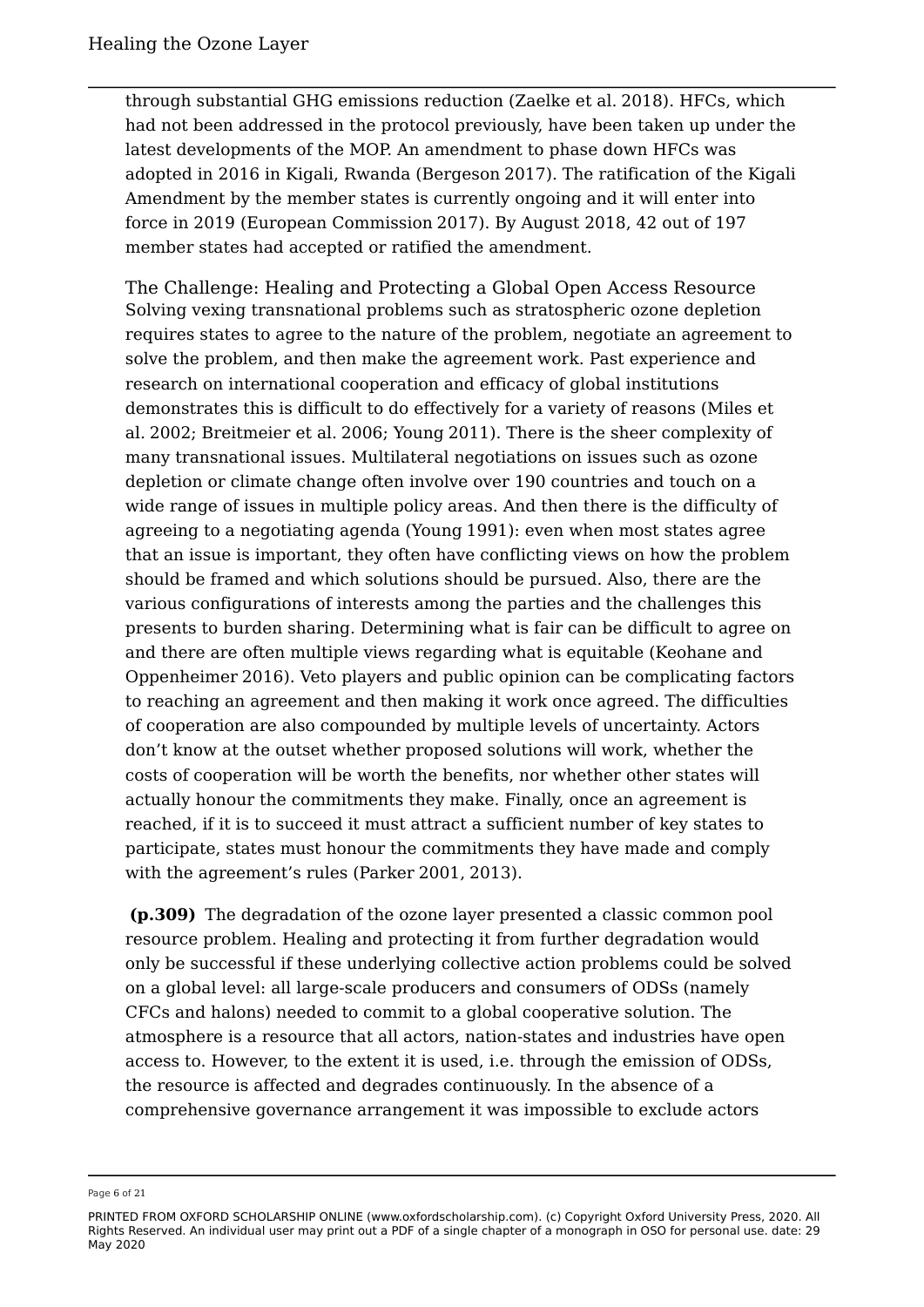from harming the ozone layer through emissions of ODSs negatively affecting global society (Epstein et al. [2014](https://www.oxfordscholarship.com/view/10.1093/oso/9780198843719.001.0001/oso-9780198843719-chapter-16#oso-9780198843719-chapter-16-bibItem-676)).

Hardin [\(1968](https://www.oxfordscholarship.com/view/10.1093/oso/9780198843719.001.0001/oso-9780198843719-chapter-16#oso-9780198843719-chapter-16-bibItem-681)) famously claimed that common pool resources of this type will always be overused and ultimately destroyed due to rivalry in consumption and the non-excludability of users. He predicted that the rational interests of involved actors to maximize their own benefits will increase the use of the resource to its destruction. To this day researchers remain sceptical as to whether the international society is capable of sidestepping this tragedy of the commons in relation to global open access resources, such as the earth's atmosphere (Araral [2013](https://www.oxfordscholarship.com/view/10.1093/oso/9780198843719.001.0001/oso-9780198843719-chapter-16#oso-9780198843719-chapter-16-bibItem-667)).

In the case of the ozone layer, the resource's very attributes complicate the situation and the search for a workable solution (Agrawal [2003](https://www.oxfordscholarship.com/view/10.1093/oso/9780198843719.001.0001/oso-9780198843719-chapter-16#oso-9780198843719-chapter-16-bibItem-665); Epstein et al. [2013\)](https://www.oxfordscholarship.com/view/10.1093/oso/9780198843719.001.0001/oso-9780198843719-chapter-16#oso-9780198843719-chapter-16-bibItem-677). First, the ozone layer is of global importance but effectively invisible. It is also highly mobile, implying that the emission of ODSs does not result in direct local consequences while also making it difficult for involved parties to see clear benefits for any efforts to protect and heal the ozone layer. In addition, because it takes a long time for the ozone layer to recover from the effects of ODSs, the value of potential, but distant, benefits may not motivate participating actors that desire more immediate gains (Epstein et al. [2014\)](https://www.oxfordscholarship.com/view/10.1093/oso/9780198843719.001.0001/oso-9780198843719-chapter-16#oso-9780198843719-chapter-16-bibItem-676). While these resource characteristics make it potentially more difficult for countries to become motivated to engage in global cooperation and reduce emissions, they also highlight the fact that only a truly global solution (without free riders) can solve the problem, as shifting emissions to other, non-participating countries would undermine the effectiveness of any non-comprehensive regime.

The main actors involved in the process of finding a governance arrangement that would restrict the emission of ODSs for the protection of the ozone layer included nation-states and international organizations including NGOs, the European Economic Community (EEC), and, since 1972, the United Nations Environmental Programme, which went on to host many meetings and initiatives in this area. The industrial sector, notably in the form of ODS producers, also participated in the negotiations. The interests of these actors diverged widely. Some aimed for an international agreement, others felt national regulations alone would be sufficient, and some rejected the proposition that a policy to protect the ozone layer was needed at all.

 **(p.310)** Different clusters of nation-states were influential in shaping, or resisting, the negotiations to address ozone depletion. The lead states in the process, Canada, Finland, Norway, Sweden, and the United States, eventually formed a coalition to push aggressively for a global policy to reduce ODSs (Wettestad [2002\)](https://www.oxfordscholarship.com/view/10.1093/oso/9780198843719.001.0001/oso-9780198843719-chapter-16#oso-9780198843719-chapter-16-bibItem-712). Many of these countries implemented national regulations comparatively early on, partly in collaboration with their industrial sectors. In the United States, for example, domestic politics, environmental concerns, and

Page 7 of 21

PRINTED FROM OXFORD SCHOLARSHIP ONLINE (www.oxfordscholarship.com). (c) Copyright Oxford University Press, 2020. All Rights Reserved. An individual user may print out a PDF of a single chapter of a monograph in OSO for personal use. date: 29 May 2020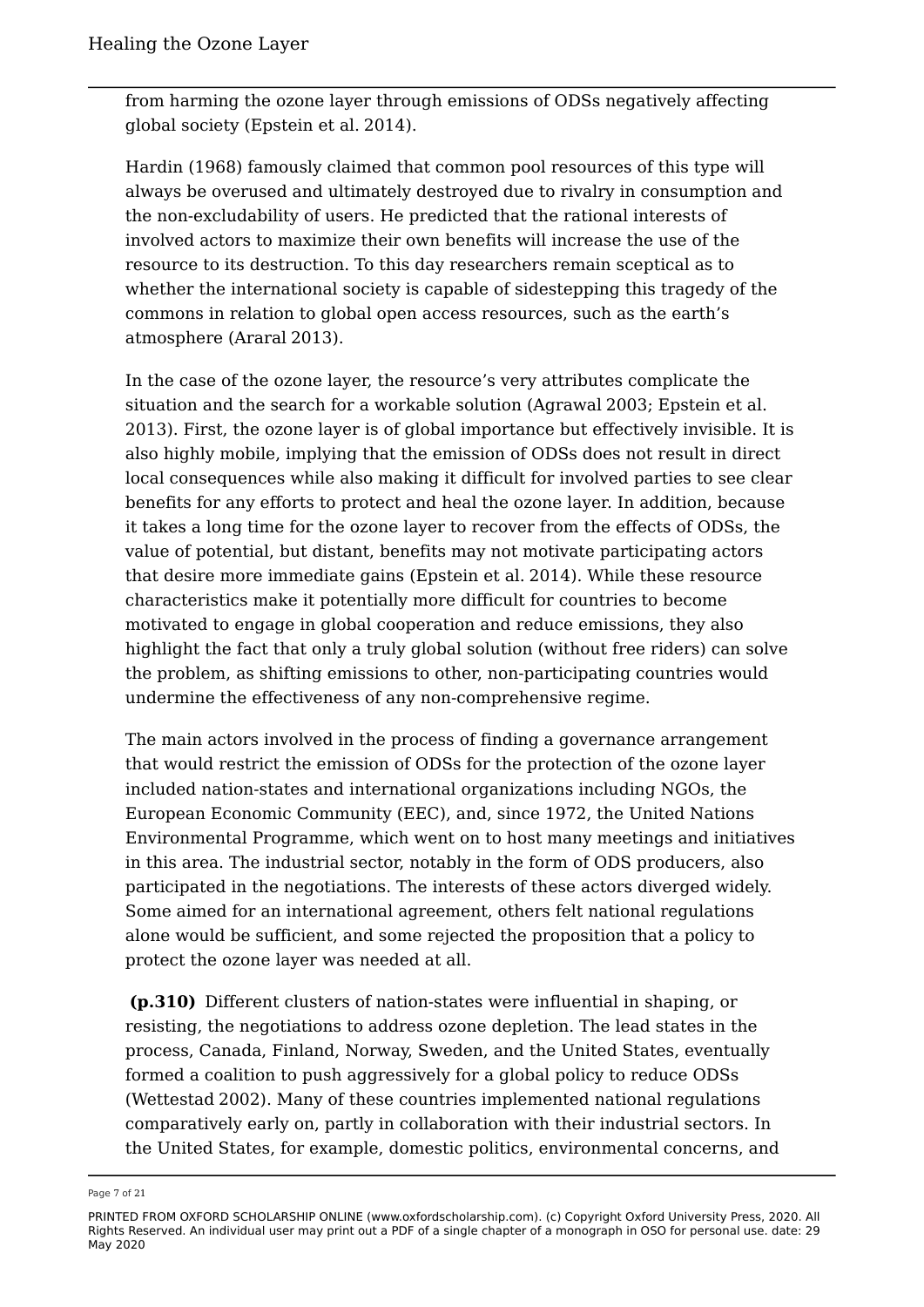pressure from a major lawsuit had put ozone protection on the political agenda, which motivated American negotiators to push for a strong global agreement (Parson [1993\)](https://www.oxfordscholarship.com/view/10.1093/oso/9780198843719.001.0001/oso-9780198843719-chapter-16#oso-9780198843719-chapter-16-bibItem-697).

Due to the economic importance of ODS chemicals, there was also a number of countries that opposed a control regime. Producer countries, represented by the European Economic Community (whose position was controlled by France, Italy, and the UK), Japan, and the Soviet Union formed one potential veto coalition. Another potential veto coalition was composed of several large developing countries, such as Brazil, China, India, and Indonesia, which wanted the option to produce ODSs in the future. Crafting an agreement that would be supported by all these factions was a tall order. UNEP and its Executive Director, Mostafa Tolba, played a central role in overcoming these obstacles by repeatedly organizing international meetings and providing a forum for negotiations. As we will discuss, Tolba's leadership was instrumental in helping the various countries reach consensus through informal deliberations in the final stages of negotiations (Andersen and Sarma [2002](https://www.oxfordscholarship.com/view/10.1093/oso/9780198843719.001.0001/oso-9780198843719-chapter-16#oso-9780198843719-chapter-16-bibItem-666)).

#### The Road to Montreal

#### The Role of Scientific Evidence

Concerns about the potential depletion of the ozone layer by human activities were first raised in the early 1970s in relation to supersonic transport. Although initial scientific studies on stratospheric chlorine in Europe and the United States did not arrive at definitive conclusions, they attracted public attention and a policy debate ensued over ozone. One of the controversies and disagreements between actors regarded how much scientific certainty was needed to justify policy action to protect the ozone layer (Parson [2003\)](https://www.oxfordscholarship.com/view/10.1093/oso/9780198843719.001.0001/oso-9780198843719-chapter-16#oso-9780198843719-chapter-16-bibItem-698). In the following years, attention shifted from supersonic transport to the role of CFCs and their potential negative impact on the ozone layer. Early studies, such as Molina and Rowland's ([1974](https://www.oxfordscholarship.com/view/10.1093/oso/9780198843719.001.0001/oso-9780198843719-chapter-16#oso-9780198843719-chapter-16-bibItem-687)) discovery of the effect of ODSs on the ozone layer, found that ozone was negatively affected by CFCs in the stratosphere, but did not quantify or predict the loss in ozone yet. This research prompted a rapid increase in scientific attention and spurred policy responses in Canada, the European Economic Community, Sweden, and the United States to restrict the use of CFCs, mainly in aerosols (Andersen and Sarma [2002;](https://www.oxfordscholarship.com/view/10.1093/oso/9780198843719.001.0001/oso-9780198843719-chapter-16#oso-9780198843719-chapter-16-bibItem-666) Parson [2003](https://www.oxfordscholarship.com/view/10.1093/oso/9780198843719.001.0001/oso-9780198843719-chapter-16#oso-9780198843719-chapter-16-bibItem-698)). Between 1978 and the final negotiations that led to **(p.311)** the Montreal Protocol, the scientific evidence and predictions of ozone depletion varied significantly. Predicted ozone layer depletion ranged from 15 per cent in 1978 to 3–5 per cent in 1982.

Scientific knowledge can be an important factor in informing policy-makers about the severity of an emerging problem and contributing the needed pressure to overcome collective action problems (Epstein et al. [2014\)](https://www.oxfordscholarship.com/view/10.1093/oso/9780198843719.001.0001/oso-9780198843719-chapter-16#oso-9780198843719-chapter-16-bibItem-676). However, before a firm scientific consensus is reached, users of a common pool resource will often resist regulation and offer competing interpretations of uncertain knowledge

#### Page 8 of 21

PRINTED FROM OXFORD SCHOLARSHIP ONLINE (www.oxfordscholarship.com). (c) Copyright Oxford University Press, 2020. All Rights Reserved. An individual user may print out a PDF of a single chapter of a monograph in OSO for personal use. date: 29 May 2020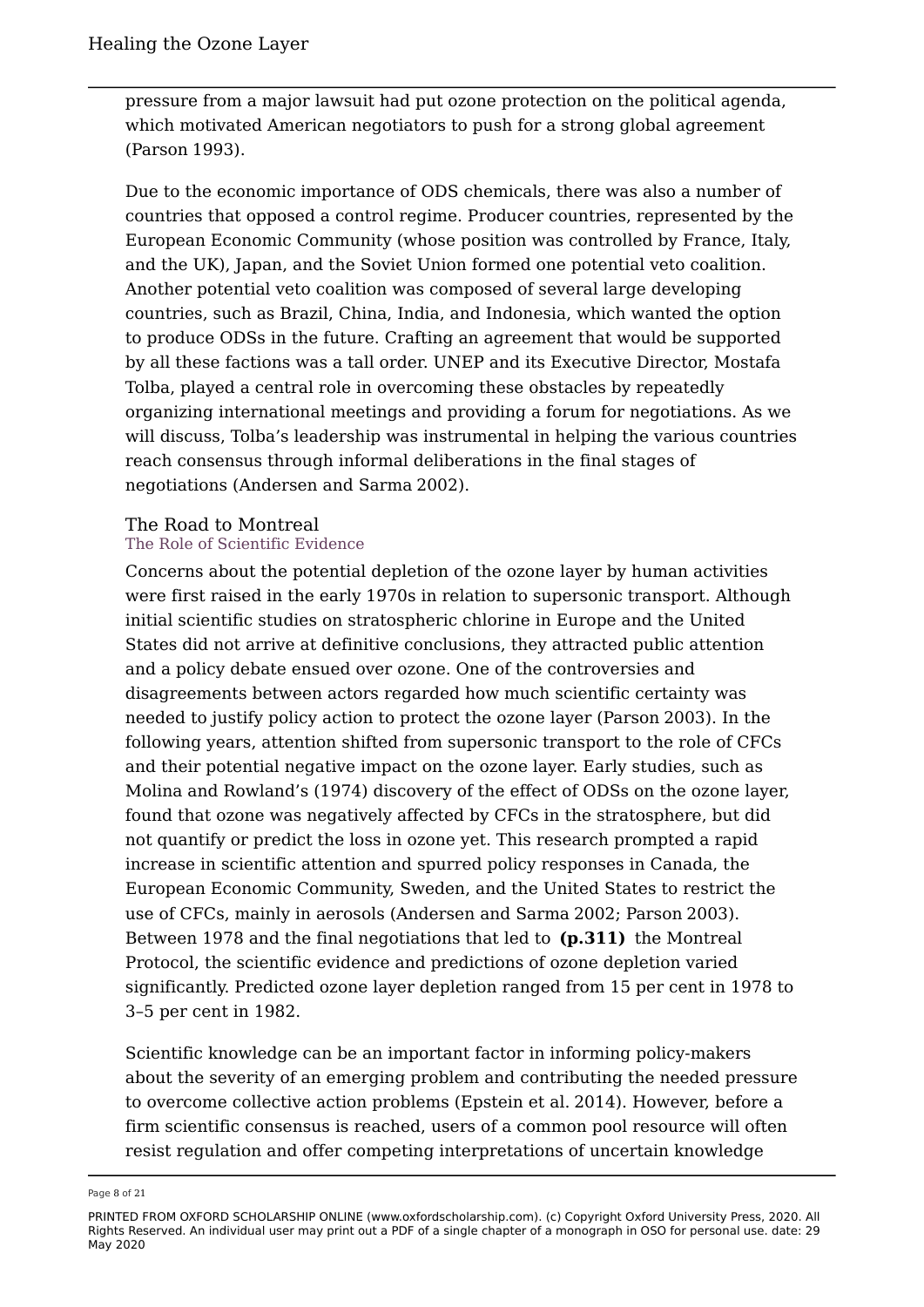(Stern [2011\)](https://www.oxfordscholarship.com/view/10.1093/oso/9780198843719.001.0001/oso-9780198843719-chapter-16#oso-9780198843719-chapter-16-bibItem-704). This was certainly the case in the debate over ozone protection and made the establishment of international controls extremely difficult. The variation in scientific estimates regarding potential depletion allowed several countries to reject the necessity of an international policy regulating ODS use. For example, the United Kingdom was sceptical whether regulation over a longer period would be necessary as ozone layer depletion estimates had been reduced between 1978 and 1982. Japan also repeatedly rejected any proposal to protect the ozone layer until further scientific evidence had been compiled (Andersen and Sarma [2002](https://www.oxfordscholarship.com/view/10.1093/oso/9780198843719.001.0001/oso-9780198843719-chapter-16#oso-9780198843719-chapter-16-bibItem-666)).

A breakthrough in the public debate and in the negotiations was achieved when research provided additional hard evidence that ozone depletion was a threat to the environment and public health. In 1985, the scientific discovery of the socalled 'ozone hole' demonstrated that the loss of ozone was much larger than could be accounted for with existing scientific models (Farman et al. [1985](https://www.oxfordscholarship.com/view/10.1093/oso/9780198843719.001.0001/oso-9780198843719-chapter-16#oso-9780198843719-chapter-16-bibItem-679); Solomon et al. [1986](https://www.oxfordscholarship.com/view/10.1093/oso/9780198843719.001.0001/oso-9780198843719-chapter-16#oso-9780198843719-chapter-16-bibItem-703)). This discovery served as a dramatic focusing event and the resulting increase in global public attention to the problem of ozone depletion created a sense of urgency about the need for a robust global policy solution.

### Support among the General Public and Industry

In addition to key nation-states and environmental NGOs, the coalition that formed around what would eventually become the Montreal Protocol also included other actors, such as specific industrial producers of ODSs, which helped to create broad public legitimacy for the agreement. In the case of ozone depletion, most of the industrial sector opposed CFC controls initially, but after 1986 industries themselves started to call for controls. When one of the leading CFC producers, the US chemical giant DuPont (25 per cent global market share in the mid-1980s), decided to support the phasing out of many chlorofluorocarbons and halons this made a big difference in reaching an agreement and to later efforts to accelerate phase-out schedules under the protocol (Parson [1993](https://www.oxfordscholarship.com/view/10.1093/oso/9780198843719.001.0001/oso-9780198843719-chapter-16#oso-9780198843719-chapter-16-bibItem-697)).

In addition, increasing scientific evidence and the discovery of the 'ozone hole' created an international public discourse on the issue and how to address it. Already in the late 1970s, researchers provided evidence that 'a decline of ozone **(p.312)** by 1 per cent would ultimately lead to a 4 per cent increase in skin cancer incidence' (Andersen and Sarma [2002](https://www.oxfordscholarship.com/view/10.1093/oso/9780198843719.001.0001/oso-9780198843719-chapter-16#oso-9780198843719-chapter-16-bibItem-666): 49). In combination with the detection of a hole in the ozone layer, the connection between a damaged ozone layer and increased risk for skin cancer sparked international debate. Ozone depletion became framed as a matter of public health (Armstrong [1994;](https://www.oxfordscholarship.com/view/10.1093/oso/9780198843719.001.0001/oso-9780198843719-chapter-16#oso-9780198843719-chapter-16-bibItem-668) Martens [1998\)](https://www.oxfordscholarship.com/view/10.1093/oso/9780198843719.001.0001/oso-9780198843719-chapter-16#oso-9780198843719-chapter-16-bibItem-684). Fears for a dramatic rise in the incidence of melanomas and glaucoma connected to increased exposure to solar radiation as a result of the thinning of the ozone layer were an important factor that created public support for an agreement to protect and heal the ozone layer. Ultimately, the damaged ozone layer became a 'hot crisis' (Ungar [1998](https://www.oxfordscholarship.com/view/10.1093/oso/9780198843719.001.0001/oso-9780198843719-chapter-16#oso-9780198843719-chapter-16-bibItem-708): 510) in the media and among the

Page 9 of 21

PRINTED FROM OXFORD SCHOLARSHIP ONLINE (www.oxfordscholarship.com). (c) Copyright Oxford University Press, 2020. All Rights Reserved. An individual user may print out a PDF of a single chapter of a monograph in OSO for personal use. date: 29 May 2020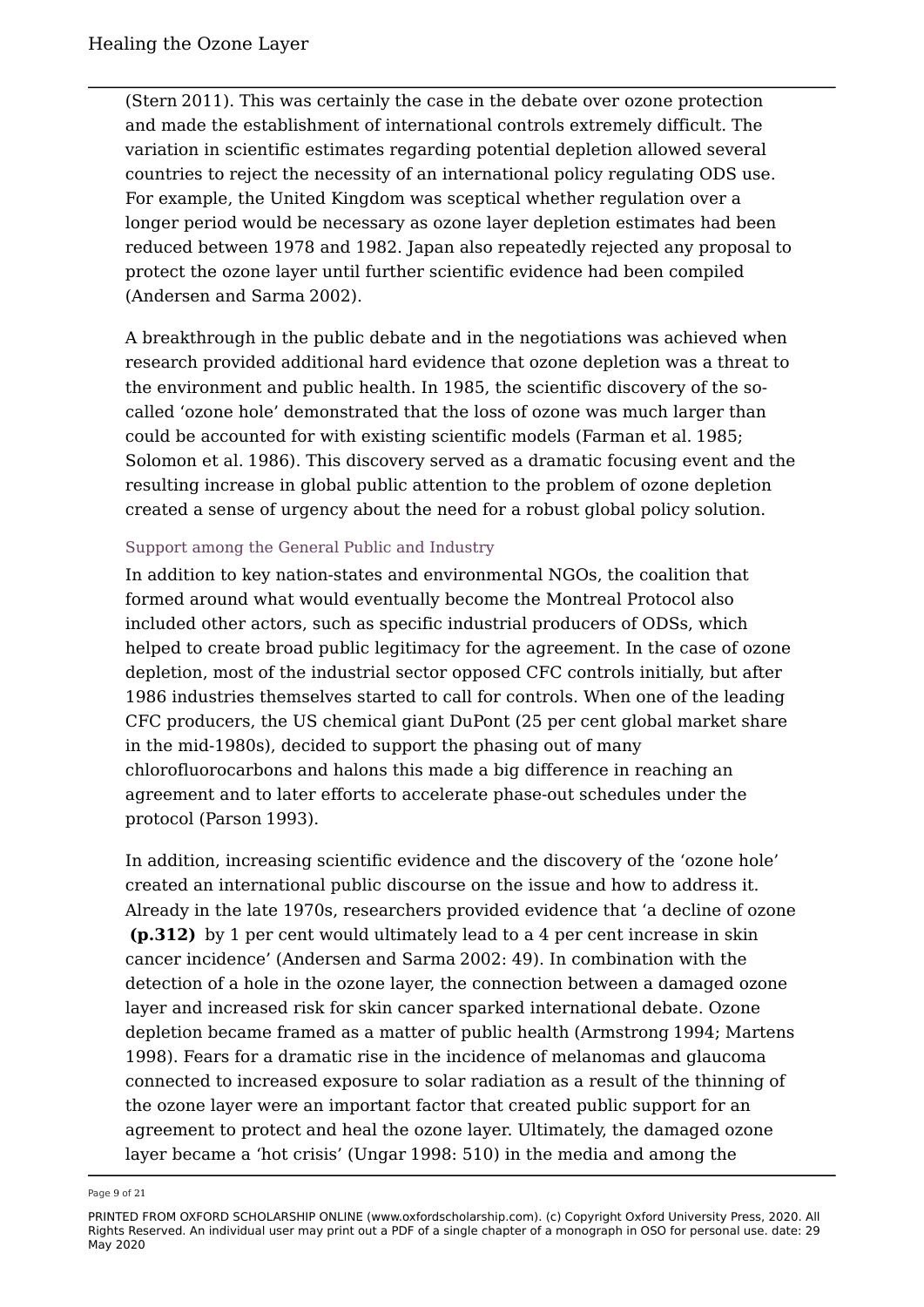general public. This upped the ante for governments. Signing up to the protocol morphed from a political liability (opposed by big corporate interests) into a political asset (now supported by important segments of industry, research, the healthcare sector, and the public at large), thus lowering the threshold for doing so and locking in the commitment once it had been made (Patashnik 2008).

### The Protocol Design and Negotiation Process

Sweden, Finland, and Norway took a prominent role in the early negotiations and drafted the Nordic Proposal that aimed at eliminating the use of certain CFCs in non-essential aerosols in 1983. This first proposal was the draft which would be developed into the Montreal Protocol over the following four years. The proposal met with both support (Denmark, United States, and Australia) and opposition (Japan and United Kingdom). In 1985, twenty countries and the EEC signed the Vienna Convention, the first international agreement on the protection of the ozone layer. But the framework refrained from imposing any reduction obligations on the parties and instead served the purpose of providing monitoring and data exchanges regarding the ozone layer (Skjaerseth 1992). Article 2b laid out future efforts to be taken by parties of the convention, which consisted of cooperation to achieve legislative and administrative measures to protect and heal the ozone layer (Andersen and Sarma [2002\)](https://www.oxfordscholarship.com/view/10.1093/oso/9780198843719.001.0001/oso-9780198843719-chapter-16#oso-9780198843719-chapter-16-bibItem-666).

In the meantime, the Nordic countries had formed the Toronto Group together with Canada and the United States to draft a new proposal which suggested a reduction of the total CFC use in non-essential aerosols. The proposal was met with criticism from the EEC, which countered the draft with a suggestion to not restrict regulations on aerosols and instead regulate the total use and production of specific CFCs. A debate emerged between the EEC and the Toronto Group on which measures were appropriate, during which both parties accused each other's proposals of failing to solve the actual problem of ozone depletion. By March 1985, the situation around these different approaches had not improved. Negotiations on the proposal had not progressed significantly and '[d]espite many **(p.313)** attempts to take at least a first step to control CFCs, the governments failed to agree on anything concrete' (Andersen and Sarma [2002:](https://www.oxfordscholarship.com/view/10.1093/oso/9780198843719.001.0001/oso-9780198843719-chapter-16#oso-9780198843719-chapter-16-bibItem-666) 64).

The impasse had to be broken. The various camps jockeyed for position and in the following two years, a number of additional proposals were drafted by the EEC, Canada, the United States, and the Soviet Union. The EEC advocated cutting the total production of CFCs by 20 per cent. Canada suggested a global ODS emissions limit that would be allocated proportionally to countries depending on their population and gross national product. The United States suggested a freeze on consumption instead of production of CFCs, followed by a phased reduction of 95 per cent (Parson [1993](https://www.oxfordscholarship.com/view/10.1093/oso/9780198843719.001.0001/oso-9780198843719-chapter-16#oso-9780198843719-chapter-16-bibItem-697)). This proposal was supported by the Nordic countries and Switzerland. The Soviet Union suggested controlling

Page 10 of 21

PRINTED FROM OXFORD SCHOLARSHIP ONLINE (www.oxfordscholarship.com). (c) Copyright Oxford University Press, 2020. All Rights Reserved. An individual user may print out a PDF of a single chapter of a monograph in OSO for personal use. date: 29 May 2020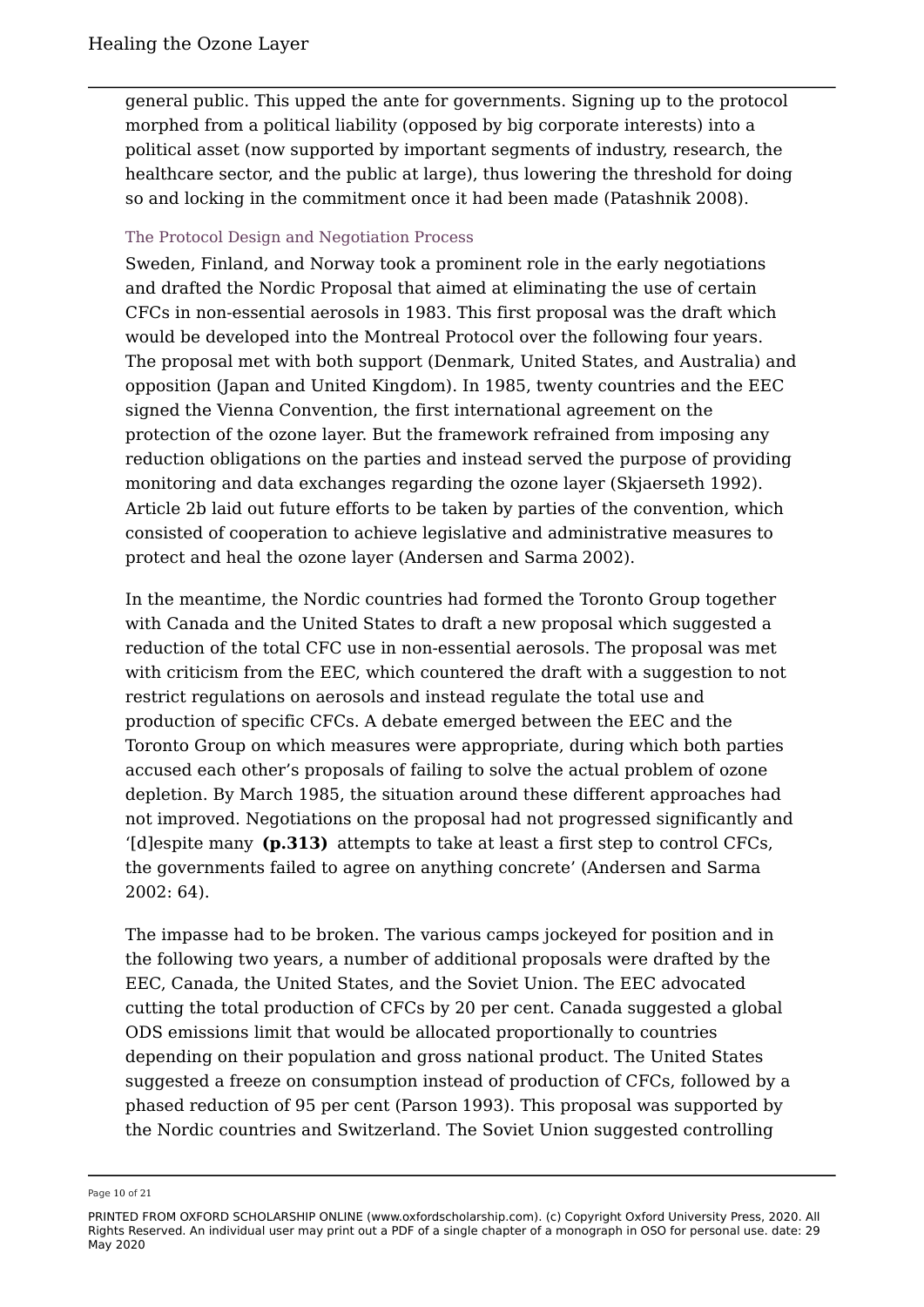the production of certain CFCs and freezing CFC production no earlier than in the year 2000 (Andersen and Sarma [2002](https://www.oxfordscholarship.com/view/10.1093/oso/9780198843719.001.0001/oso-9780198843719-chapter-16#oso-9780198843719-chapter-16-bibItem-666)).

A breakthrough in the negotiations was reached in 1987. One of the main drivers to reach a consensus was Mostafa Tolba, the then Executive Director of UNEP. He was largely responsible for a proposal draft in 1987 that summarized control measures without demanding commitment from parties. Tolba emphasized the importance of informal consultations, which he used to work up a draft proposal, as he found that during informal discussions representatives were more willing to rethink the positions of their governments. Emerging interpersonal respect and trust among representatives over time also made negotiations easier (Andersen and Sarma [2002\)](https://www.oxfordscholarship.com/view/10.1093/oso/9780198843719.001.0001/oso-9780198843719-chapter-16#oso-9780198843719-chapter-16-bibItem-666).

Following Tolba's draft proposal, more than fifty countries, multiple industry organizations, environmental NGOs, the UN, and a host of other actors took part in the final, intense, negotiations in 1987 which concluded with an agreement. Compromises were reached, for example, to make compliance with the agreement easier for countries where future CFC production had already been planned, such as the Soviet Union, Japan, and Luxembourg. Five CFCs and three halons fell under the agreement in the Montreal Protocol. The decision to focus on the production and consumption of chemicals instead of their use in different sectors made it possible for actors such as Japan to find alternatives for their most commonly used ODSs while reducing other gases.

The Montreal Protocol sought to achieve a reduction of both production and consumption by 50 per cent of the aforementioned ODSs. In 1990, this objective was upgraded to achieving a total phase-out of these ODSs by the year 2000. The protocol furthermore offered special conditions to developing countries in order to not harm progress in their development. The repeated international negotiations, debates on various drafts for a proposal, and the compromises in the final agreement to accommodate the specific needs and interests of particular countries can be assessed as a successful policy process (Andersen and Sarma [2002](https://www.oxfordscholarship.com/view/10.1093/oso/9780198843719.001.0001/oso-9780198843719-chapter-16#oso-9780198843719-chapter-16-bibItem-666)). One year after the protocol's entry in force, in 1990, it had been signed by fifty-eight parties that accounted for 90 per cent of the global CFC and halon production and **(p.314)** consumption. Over time, additional countries joined and at present the Montreal Protocol has achieved the universal ratification of 197 parties.

A crucial aspect of the Montreal Protocol was its success in overcoming collective action problems. Widespread participation was vital, because if the agreement was to work no substantial consumers or producers of ODSs could remain outside the agreement. To prevent the relocation of production facilities to countries that did not join the protocol and to create an incentive for participation, the deal included trade provisions. These provisions restricted trade in CFCs and ODSs with non-parties (Wettestad [2002](https://www.oxfordscholarship.com/view/10.1093/oso/9780198843719.001.0001/oso-9780198843719-chapter-16#oso-9780198843719-chapter-16-bibItem-712)). There was in-built

Page 11 of 21

PRINTED FROM OXFORD SCHOLARSHIP ONLINE (www.oxfordscholarship.com). (c) Copyright Oxford University Press, 2020. All Rights Reserved. An individual user may print out a PDF of a single chapter of a monograph in OSO for personal use. date: 29 May 2020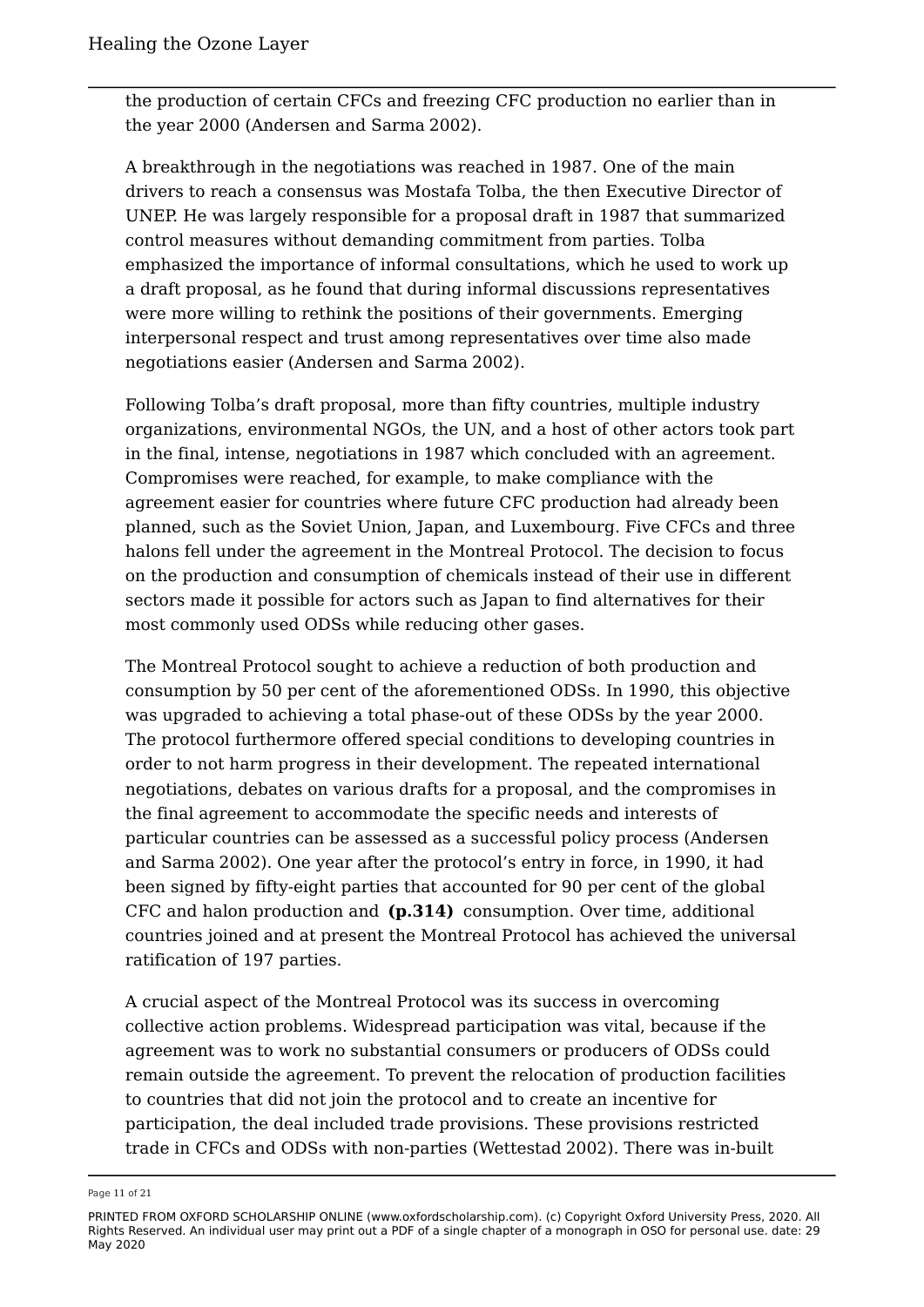momentum for change (Patashnik 2008): once the main producing countries joined the protocol, it was only a matter of time before all countries had to join or risk not having access to key chemicals. In 1990, the parties also decided to establish a Multilateral Fund to encourage developing countries to join the process by providing them with financial and technical support to phase out their use of ODSs (Andersen and Sarma [2002](https://www.oxfordscholarship.com/view/10.1093/oso/9780198843719.001.0001/oso-9780198843719-chapter-16#oso-9780198843719-chapter-16-bibItem-666)).

# How the Protocol Gained Its Strength

The Montreal Protocol would not be a true success story without key elements that facilitated its implementation and earned it widespread legitimacy for its policy obligations. First, universal ratification has prevented free riding. Second, high levels of compliance with the phase-out obligations have been achieved by virtually all member states. ODSs (CFCs, halons, carbon tetrachloride, methyl chloroform, and clorobromomethane) reached a 98 per cent phase-out by 2010 (which was the scheduled goal); the remaining 2 per cent are hydrochlorofluorocarbons (HCFCs). For HCFCs, the current goal is to achieve phase-out by 2020, which is an acceleration of the previous deadline of 2030 (UNEP Ozone Secretariat [2015\)](https://www.oxfordscholarship.com/view/10.1093/oso/9780198843719.001.0001/oso-9780198843719-chapter-16#oso-9780198843719-chapter-16-bibItem-706).

### Coping with Compliance Challenges and Costs

Compliance has been described as the Achilles' heel of international environmental regimes (Young [2011\)](https://www.oxfordscholarship.com/view/10.1093/oso/9780198843719.001.0001/oso-9780198843719-chapter-16#oso-9780198843719-chapter-16-bibItem-716). Those who are opposed to the creation of a regime, or participation in one, often cite the high costs involved with implementation to justify their opposition. Technological innovation can often provide a solution. Once a regime is in place and those actors involved in implementation begin to give attention to how to do so efficiently, innovations can emerge that make compliance less costly than initially expected. The ozone regime is a good example of this (Haq et al. [2001\)](https://www.oxfordscholarship.com/view/10.1093/oso/9780198843719.001.0001/oso-9780198843719-chapter-16#oso-9780198843719-chapter-16-bibItem-680). Producers found affordable alternatives for many ODSs and these replacements sometimes turned out to be less expensive than the **(p.315)** original chemicals. The efficiencies that were realized in the initial implementation of the protocol have paved the way to making it easier to strengthen commitments, even those that were the subject of contentious bargaining at the outset.

Research on environmental cooperation has emphasized the importance of monitoring and enforcement mechanisms as essential attributes to promote compliance with agreements that govern common pool resources, such as the atmosphere (Ostrom [1990](https://www.oxfordscholarship.com/view/10.1093/oso/9780198843719.001.0001/oso-9780198843719-chapter-16#oso-9780198843719-chapter-16-bibItem-690); Stern [2011\)](https://www.oxfordscholarship.com/view/10.1093/oso/9780198843719.001.0001/oso-9780198843719-chapter-16#oso-9780198843719-chapter-16-bibItem-704). In addition, procedures to facilitate communication and deliberation among the partners of common pool resource governance arrangements increase the likelihood of overcoming collective action problems and preventing the free riding of actors who might attempt to use the resource without complying with the agreed upon rules (Ostrom [1990,](https://www.oxfordscholarship.com/view/10.1093/oso/9780198843719.001.0001/oso-9780198843719-chapter-16#oso-9780198843719-chapter-16-bibItem-690) [2010\)](https://www.oxfordscholarship.com/view/10.1093/oso/9780198843719.001.0001/oso-9780198843719-chapter-16#oso-9780198843719-chapter-16-bibItem-691). These basic assumptions can also be found in relation to research on international regimes, which has highlighted the importance of an institutional

Page 12 of 21

PRINTED FROM OXFORD SCHOLARSHIP ONLINE (www.oxfordscholarship.com). (c) Copyright Oxford University Press, 2020. All Rights Reserved. An individual user may print out a PDF of a single chapter of a monograph in OSO for personal use. date: 29 May 2020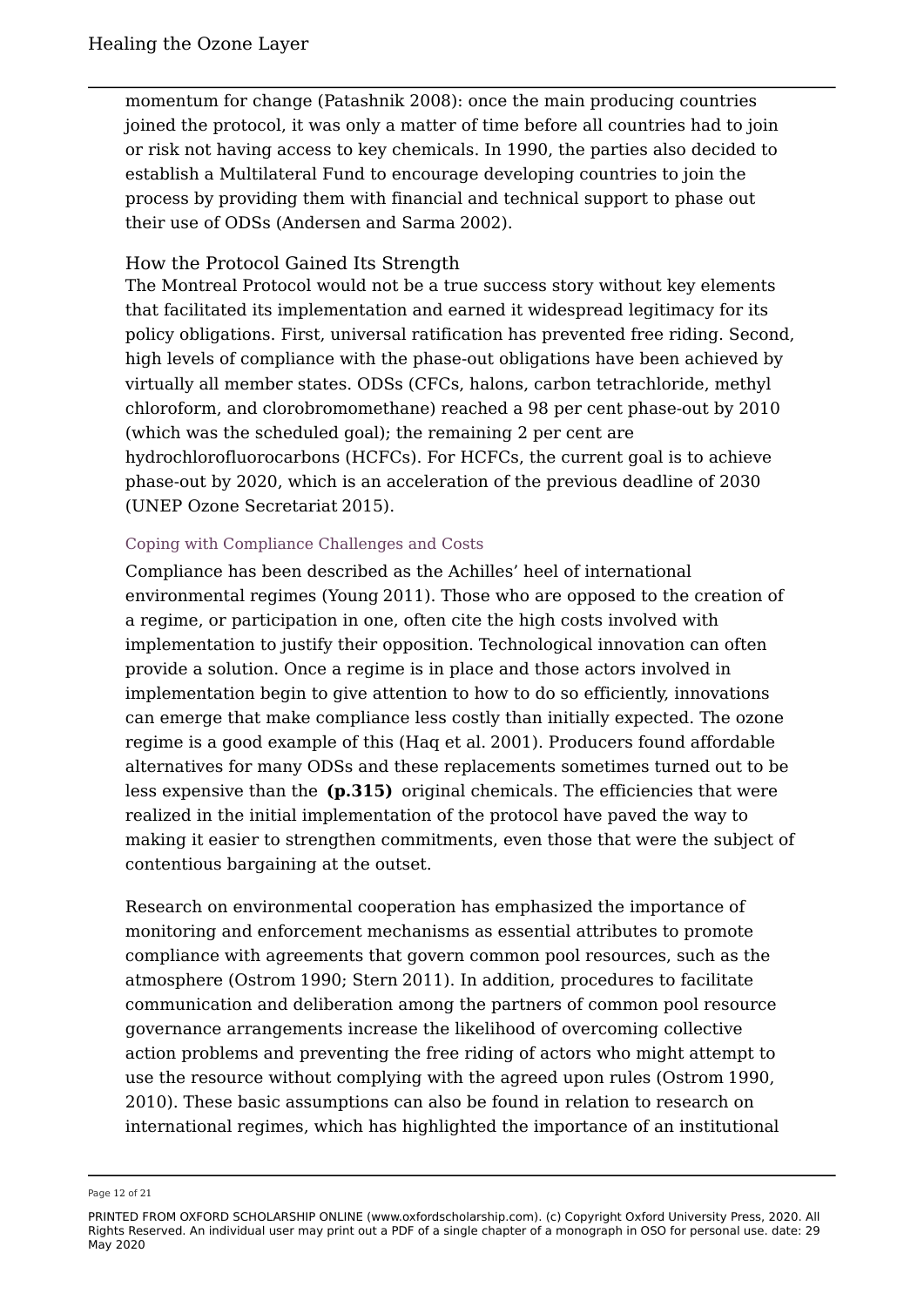design that includes both management and enforcement features to help encourage compliance (Parker [2001](https://www.oxfordscholarship.com/view/10.1093/oso/9780198843719.001.0001/oso-9780198843719-chapter-16#oso-9780198843719-chapter-16-bibItem-692)).

The 'management' approach has stressed the importance of transparency, dialogue among the agreement's parties, dispute resolution procedures, and technical and financial assistance to promote compliance. The 'enforcement' approach has stressed monitoring activities in conjunction with potent sanctions. Overall, the management approach has been found to maximize compliance better in some settings than enforcement, even in regulatory regimes (Chayes and Chayes [1995;](https://www.oxfordscholarship.com/view/10.1093/oso/9780198843719.001.0001/oso-9780198843719-chapter-16#oso-9780198843719-chapter-16-bibItem-674) Young [2011\)](https://www.oxfordscholarship.com/view/10.1093/oso/9780198843719.001.0001/oso-9780198843719-chapter-16#oso-9780198843719-chapter-16-bibItem-716). Ideally, to get the best of both worlds, multilateral agreements should be equipped with mechanisms that provide incentives (resource carrots) for compliance while applying strong sanctions (costly sticks) for non-compliance (Parker [2011](https://www.oxfordscholarship.com/view/10.1093/oso/9780198843719.001.0001/oso-9780198843719-chapter-16#oso-9780198843719-chapter-16-bibItem-693)).

A study of the Montreal Protocol's non-compliance procedures found that its implementation committee was most effective when the management and enforcement approaches to compliance were blended (Victor [1998\)](https://www.oxfordscholarship.com/view/10.1093/oso/9780198843719.001.0001/oso-9780198843719-chapter-16#oso-9780198843719-chapter-16-bibItem-711). 'Management avoids the most severe and unproductive antagonism, but the credible threat of tougher actions, including sanctions, helps ensure cooperation, especially when dealing with parties who are unswayed by management alone' (Victor [1998:](https://www.oxfordscholarship.com/view/10.1093/oso/9780198843719.001.0001/oso-9780198843719-chapter-16#oso-9780198843719-chapter-16-bibItem-711) 139). Thus, the mechanisms utilized to promote compliance with the agreement's obligations have been effective and illustrate further why the protocol is both a procedural and programmatic success.

#### Assistance for Developing Countries

Making financial assistance available to member states that agreed to strengthen their commitments under the Montreal Protocol was a crucial factor that facilitated the commitment and political support of developing countries. In the case of the Montreal Protocol, financial arrangements are available to provide assistance **(p.316)** to those willing to strengthen their commitments. In 1990, an amendment was added, which created the Montreal Protocol Multilateral Fund as a way to help developing countries (known as Art. 5 parties) to shift to non-ODSs or to pursue development without relying on ODSs. Thus, the regime fairly distributed costs and prevented developing countries being forced to act as free riders due to restricted compliance capacity. It has also increased the inclusion and participation of partners, facilitating the maintenance of the maximum winning coalitions that are generally associated with successful international environmental regimes (Young [2011](https://www.oxfordscholarship.com/view/10.1093/oso/9780198843719.001.0001/oso-9780198843719-chapter-16#oso-9780198843719-chapter-16-bibItem-716)).

#### Distributed Leadership

The effective exercise of different modes of leadership (Parker and Karlsson [2014\)](https://www.oxfordscholarship.com/view/10.1093/oso/9780198843719.001.0001/oso-9780198843719-chapter-16#oso-9780198843719-chapter-16-bibItem-695), including scientific, political, and entrepreneurial leadership, from a number of key actors has been a crucial determinant in the Montreal Protocol's success. Scientific leadership has been important in pinpointing the effect of

Page 13 of 21

PRINTED FROM OXFORD SCHOLARSHIP ONLINE (www.oxfordscholarship.com). (c) Copyright Oxford University Press, 2020. All Rights Reserved. An individual user may print out a PDF of a single chapter of a monograph in OSO for personal use. date: 29 May 2020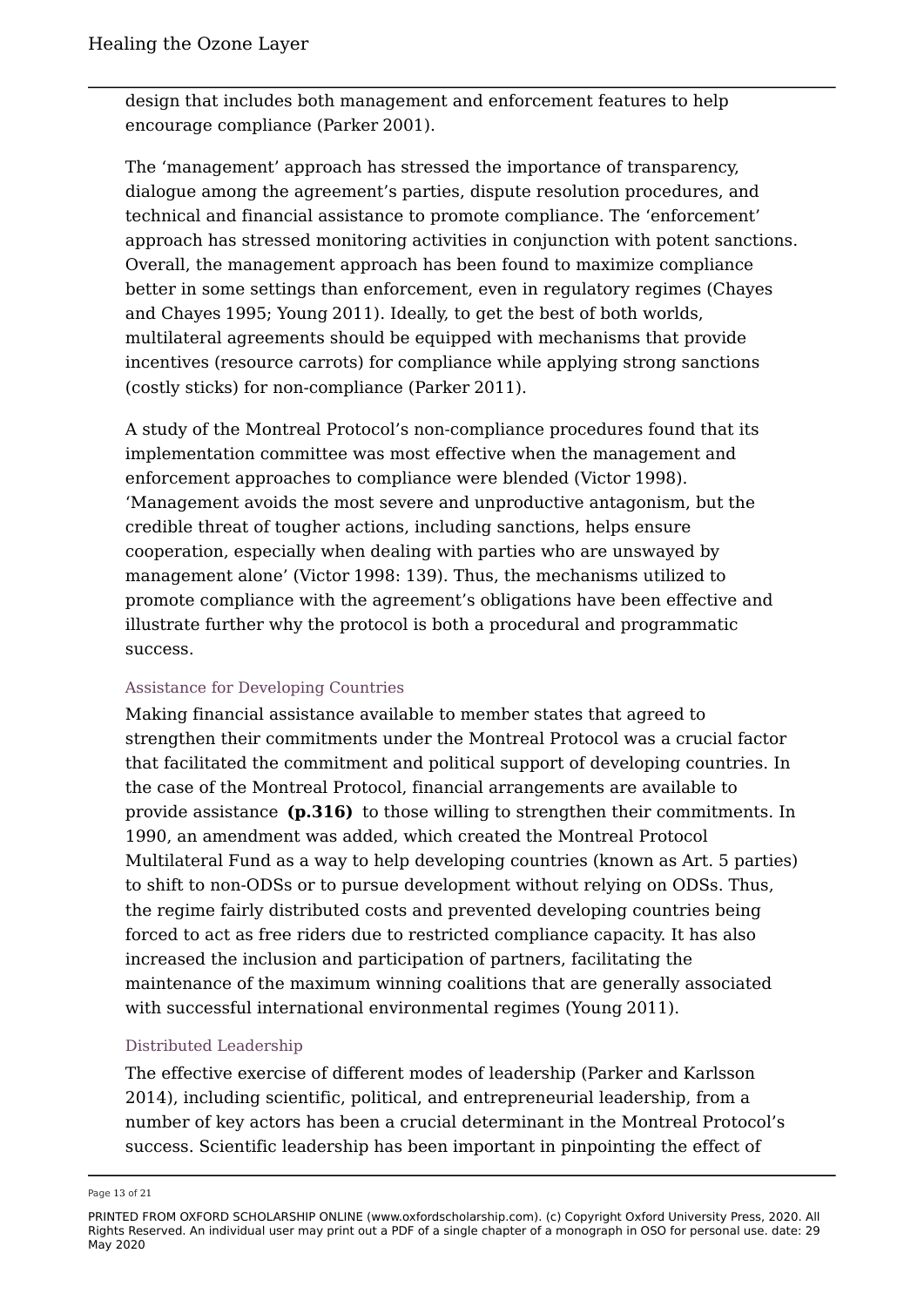ODSs on the stratosphere and in identifying the core environmental and public health issues that were at stake. Authoritative scientific reports on these threats have repeatedly provided an impetus for action for negotiators and the parties. For example, reports exposing the probable health impacts of the loss of stratospheric ozone that came out during the mid-1980s had a strong effect on the provisions that were included in the 1987 Montreal Protocol and, as new scientific evidence became available, on the subsequent amendments to the agreement that accelerated the phase-out schedules and added additional ODSs for elimination.

Political leadership was taken by a diverse group of actors at different stages. The Nordic countries, led by Sweden, were particularly influential in launching the process to negotiate an international agreement to protect the ozone layer (Parson [1993:](https://www.oxfordscholarship.com/view/10.1093/oso/9780198843719.001.0001/oso-9780198843719-chapter-16#oso-9780198843719-chapter-16-bibItem-697) 37). Throughout the process, the Nordics, along with like-minded countries such as Canada, New Zealand, and Switzerland, were continuously involved in drafting proposals and coordinating diplomatic efforts to reach a deal (Wettestad [2002](https://www.oxfordscholarship.com/view/10.1093/oso/9780198843719.001.0001/oso-9780198843719-chapter-16#oso-9780198843719-chapter-16-bibItem-712): 160–1). The United States was also an important leader. In the early stages, the United States primarily provided intellectual and scientific leadership on the issue of ozone depletion. Then, starting in 1986, after domestic decisions to reduce CFC use, the United States exerted its diplomatic muscle by taking a strong leadership role in the negotiations (Parson [1993;](https://www.oxfordscholarship.com/view/10.1093/oso/9780198843719.001.0001/oso-9780198843719-chapter-16#oso-9780198843719-chapter-16-bibItem-697) Wettestad [2002\)](https://www.oxfordscholarship.com/view/10.1093/oso/9780198843719.001.0001/oso-9780198843719-chapter-16#oso-9780198843719-chapter-16-bibItem-712).

Finally, entrepreneurial leadership by UNEP's leader Tolba, as we have discussed above, proved pivotal in achieving agreement on the Montreal Protocol. In the post-creation phase, the Ozone Secretariat has assumed the entrepreneurial leadership mantle and has skilfully worked to ensure the successful implementation of the agreement and to help facilitate adjustments that have increased the agreement's scope and ambition. It has done so by organizing informal and formal **(p.317)** meetings of the parties, proposing draft language for treaty amendments, forming review panels, and involving itself in reporting and compliance issues (Wettestad [2002](https://www.oxfordscholarship.com/view/10.1093/oso/9780198843719.001.0001/oso-9780198843719-chapter-16#oso-9780198843719-chapter-16-bibItem-712): 162). In sum, the Ozone Secretariat's role has contributed to the creation of positive feedback loops that have facilitated repeated adjustments in the policy demands of the protocol in a manner that enabled fair access for all parties to participate and influence the process, while at the same time helping the parties deliver on their obligations.

# Lessons Learned and Future Challenges

Social science research on collective action problems and common pool resources in the 1960s and 1970s was largely occupied with pointing out the difficulty, and even impossibility, of cooperation among diverse groups of actors and predicted a tragic fate for public access resources. The negotiations, the agreement, and the implementation of the Montreal Protocol nevertheless demonstrates that it is feasible to overcome collective action problems (e.g. Hardin [1968;](https://www.oxfordscholarship.com/view/10.1093/oso/9780198843719.001.0001/oso-9780198843719-chapter-16#oso-9780198843719-chapter-16-bibItem-681) Olson [1971](https://www.oxfordscholarship.com/view/10.1093/oso/9780198843719.001.0001/oso-9780198843719-chapter-16#oso-9780198843719-chapter-16-bibItem-689))—even on a global scale, even when the resources in

Page 14 of 21

PRINTED FROM OXFORD SCHOLARSHIP ONLINE (www.oxfordscholarship.com). (c) Copyright Oxford University Press, 2020. All Rights Reserved. An individual user may print out a PDF of a single chapter of a monograph in OSO for personal use. date: 29 May 2020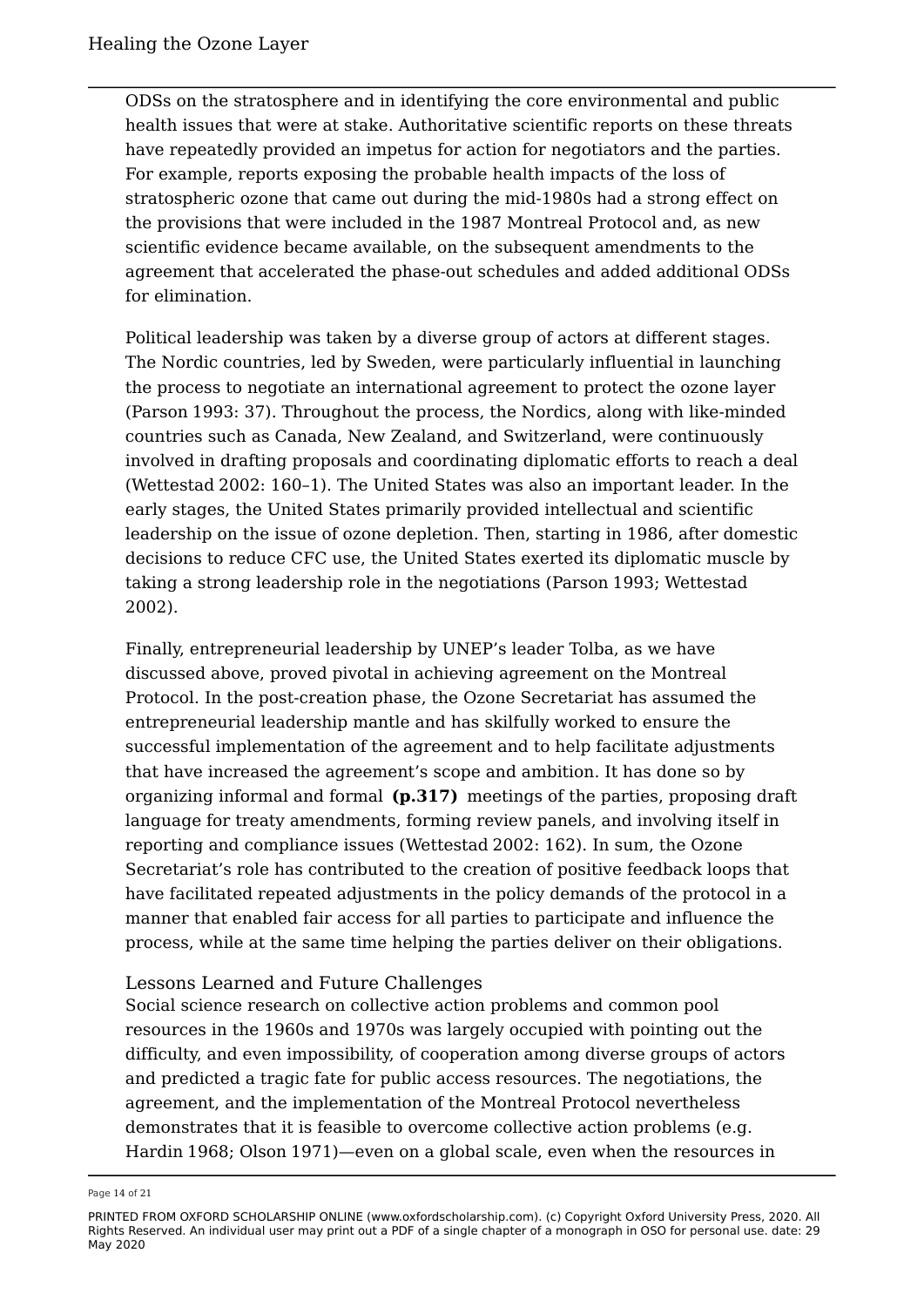question are difficult to understand, and even if the measurable effects of policies enacted to address the problem have relatively long time horizons before their benefits are apparent.

The protocol effectively addresses the governance of the atmosphere as a global public access resource. The international negotiations surrounding climate change and greenhouse gas emissions must also address the governance of the atmosphere, and the Montreal Protocol provides an instructive case in point on how to overcome collective action problems, bring together heterogeneous actors to reach a common agreement, prevent free riding, and adjust to new scientific realities.

There are factors, however, that limit the Montreal Protocol's applicability to other environmental challenges such as confronting climate change. First, the reduction of ODSs was comparatively simple; it involved controlling a set of specific industrial gases for which substitutes were available and the alternatives, which were quickly developed, also proved to be cheaper than the harmful substances they replaced. Reducing greenhouse gas emissions to address the problem of climate change is considerably more complex and will require more far-reaching societal transitions involving the energy, transport, and agricultural sectors, among others. Moreover, each sector contains powerful veto actors, such as the fossil fuel industry. Second, key countries with major ODS producing industries actively supported an agreement and provided leadership. In contrast, the international effort to address climate change has lacked leaders that are widely seen to be acting for the common good to solve the problem of global warming (Parker et al. [2015\)](https://www.oxfordscholarship.com/view/10.1093/oso/9780198843719.001.0001/oso-9780198843719-chapter-16#oso-9780198843719-chapter-16-bibItem-696). Third, with regard to the problem of stratospheric ozone depletion, the issues of impact, fairness, and equity were clear and fairly easy to address. The effects of ozone depletion are spread across the globe and all **(p.318)** countries are affected. Moreover, the normal North–South divide between the developed and developing world, which we see, for example, with climate change, has not been at play to the same extent here. The developed world is in just as much immediate risk due to ozone depletion and the Multilateral Ozone Fund can provide the capacity-building help and funding that keeps the costs of involvement for developing countries affordable (Wettestad [2002\)](https://www.oxfordscholarship.com/view/10.1093/oso/9780198843719.001.0001/oso-9780198843719-chapter-16#oso-9780198843719-chapter-16-bibItem-712).

That said, there are lessons that are potentially relevant for other transnational environmental challenges, even ones for which we do not have simple technological solutions. An interesting aspect of the Montreal Protocol success story is how the accumulation of scientific evidence served as a catalyst for cooperation both for reaching a deal and for increasing ambition and strengthening commitments over time. It illustrates the importance and potential impact of scientific knowledge for forging collective solutions to environmental challenges. Regarding implementation, the Montreal Protocol provides good examples of fruitful strategies to facilitate compliance and build

Page 15 of 21

PRINTED FROM OXFORD SCHOLARSHIP ONLINE (www.oxfordscholarship.com). (c) Copyright Oxford University Press, 2020. All Rights Reserved. An individual user may print out a PDF of a single chapter of a monograph in OSO for personal use. date: 29 May 2020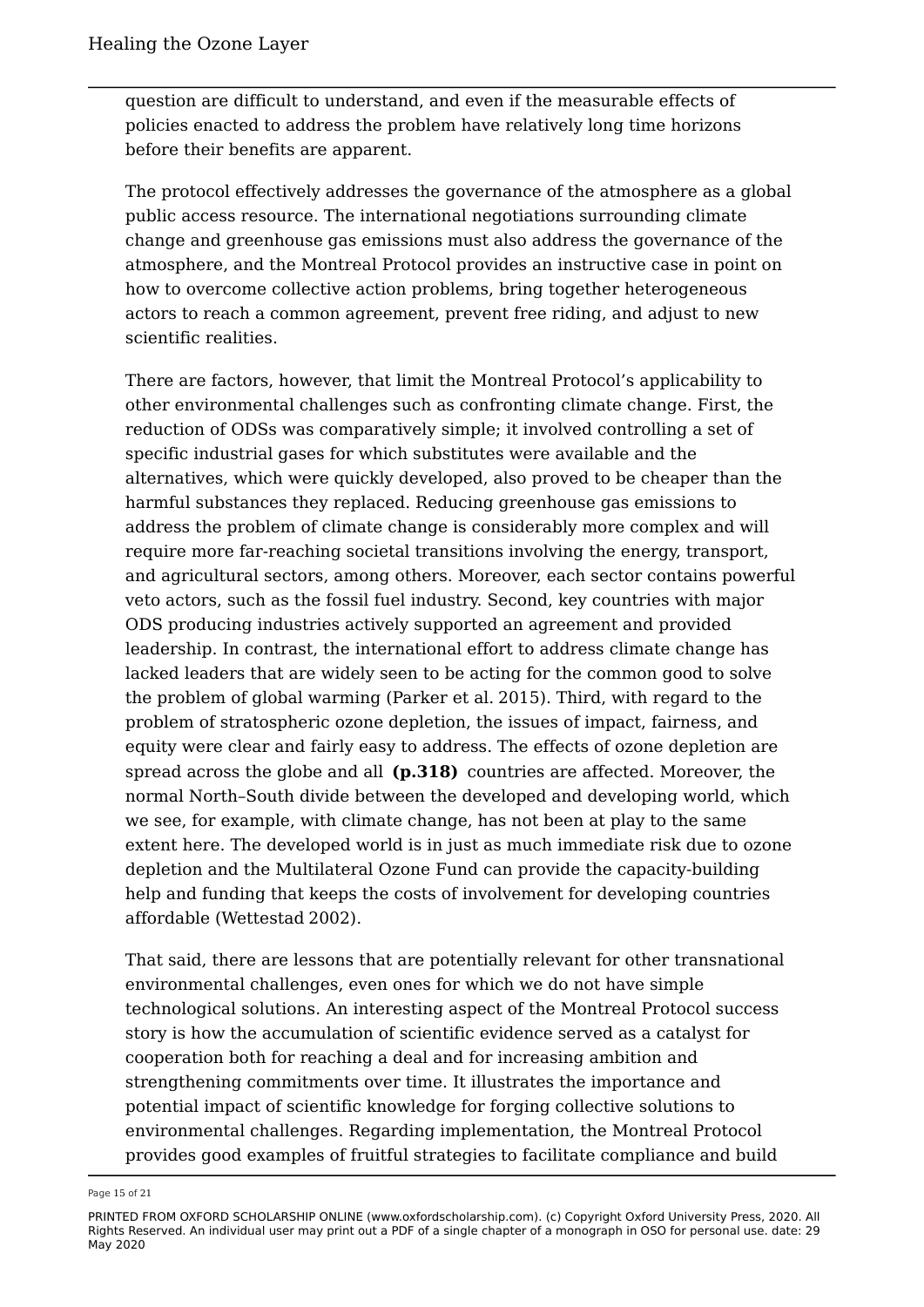confidence through a calibrated combination of management and enforcement approaches. Moreover, although it will be far more difficult to accomplish for the reasons laid out above, climate change will ultimately need to be solved by finding substitutes for fossil fuels and providing financial help for the least able countries. This will not be easy and time will tell if the Paris Agreement and the Green Climate Fund are up to this epic challenge.

How then should we assess the international effort to address the challenge of ozone depletion? Has the Montreal Protocol saved the ozone layer for all time? Until recently, assessments of ozone depletion were very optimistic about healing the entire ozone layer. The 2014 scientific assessment identified a stable ozone column since the year 2000 and predicted a full recovery of the ozone layer by the end of the century (WMO et al. [2014](https://www.oxfordscholarship.com/view/10.1093/oso/9780198843719.001.0001/oso-9780198843719-chapter-16#oso-9780198843719-chapter-16-bibItem-713)). Scholars also found clear evidence that the depletion of the ozone layer would have been worse without the Montreal Protocol (Chipperfield et al. [2015](https://www.oxfordscholarship.com/view/10.1093/oso/9780198843719.001.0001/oso-9780198843719-chapter-16#oso-9780198843719-chapter-16-bibItem-675)). In addition, the latest evidence shows that the protocol has been successful in starting the healing process needed to repair the ozone hole (Strahan and Douglass [2018\)](https://www.oxfordscholarship.com/view/10.1093/oso/9780198843719.001.0001/oso-9780198843719-chapter-16#oso-9780198843719-chapter-16-bibItem-705).

However, recent research has identified that the ozone column is declining again between the latitudes 60ºN and 60ºS, i.e. most of the world, where potential harm due to more intense UV radiation may be dramatic (Ball et al. [2018](https://www.oxfordscholarship.com/view/10.1093/oso/9780198843719.001.0001/oso-9780198843719-chapter-16#oso-9780198843719-chapter-16-bibItem-669)). Explanations range from an alteration of atmospheric circulation through climate change that shifts ozone, to negative effects of very short-lived chemicals found in, e.g. solvents and degreasing agents, which are not addressed by the Montreal Protocol (Hossaini et al. [2017;](https://www.oxfordscholarship.com/view/10.1093/oso/9780198843719.001.0001/oso-9780198843719-chapter-16#oso-9780198843719-chapter-16-bibItem-682) Ball et al. [2018\)](https://www.oxfordscholarship.com/view/10.1093/oso/9780198843719.001.0001/oso-9780198843719-chapter-16#oso-9780198843719-chapter-16-bibItem-669). One of these damaging chemicals is even used to produce ODS replacements (Hossaini et al. [2017](https://www.oxfordscholarship.com/view/10.1093/oso/9780198843719.001.0001/oso-9780198843719-chapter-16#oso-9780198843719-chapter-16-bibItem-682)). These results, and the accompanying scientific uncertainty, require further investigation and raise questions concerning whether the overall impressive achievements of the protocol, so far, will be sufficient to repair the ozone layer as projected.

 **(p.319)** To date, the Montreal Protocol has been a programmatic, political, and procedural success that has, moreover, endured over time. It has achieved the specific objectives it set for itself by phasing out many harmful substances and it has contributed to the closing of the Antarctic ozone hole. However, although it clearly has had positive impacts on public health and in addressing ozone depletion, a complete recovery of the ozone layer has yet to be secured. Nonetheless, the Montreal Protocol's successful track record of adjusting ambition in light of new scientific evidence, if it continues, suggests that the prospect of eventually healing the ozone layer is still within reach.

# Additional version of this case

Page 16 of 21

PRINTED FROM OXFORD SCHOLARSHIP ONLINE (www.oxfordscholarship.com). (c) Copyright Oxford University Press, 2020. All Rights Reserved. An individual user may print out a PDF of a single chapter of a monograph in OSO for personal use. date: 29 May 2020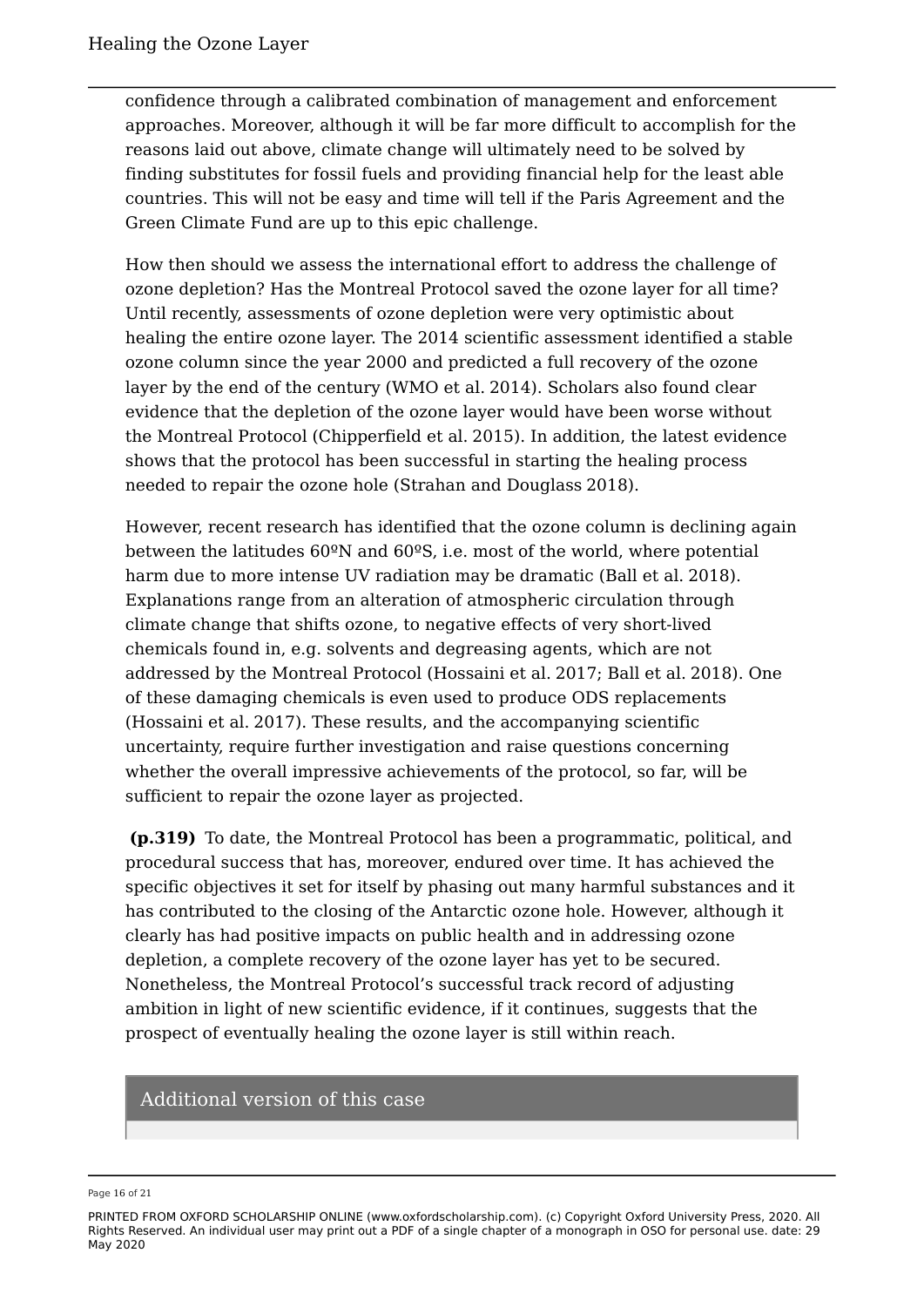The case study outlined in this chapter is accompanied by a corresponding case study from the Centre for Public Impact's (CPI) Public Impact Observatory—an international repository of public policies assessed for their impact using CPI's Public Impact Fundamentals framework. CPI's framework provides a way for those who work in or with government to assess public policies, to understand why they were successful, so key lessons can be drawn out for future policy work. The case can be easily located in the CPI repository at [www.centreforpublicimpact.org/observatory](http://www.centreforpublicimpact.org/observatory).

References

Bibliography references:

Agrawal, A. 2003. 'Sustainable Governance of Common-Pool Resources: Context, Methods, and Politics'. *Annual Review of Anthropology* 32(1), 243–62.

Andersen, S. O. and K. M. Sarma. 2002. *Protecting the Ozone Layer: The United Nations History* (London: Earthscan).

Araral, E. 2013. 'Ostrom, Hardin and the Commons: A Critical Appreciation and a Revisionist View'. *Environmental Science & Policy* 36, 11–23.

Armstrong, B. K. 1994. 'Stratospheric Ozone and Health'. *International Journal of Epidemiology* 23(5), 873–85.

Ball, W. T., J. Alsing, D. J. Mortlock, J. Staehelin, J. D. Haigh, T. Peter,…and E. V. Rozanov. 2018. 'Evidence for a Continuous Decline in Lower Stratospheric Ozone Offsetting Ozone Layer Recovery'. *Atmospheric Chemistry and Physics* 18(2), 1379–94.

Bergeson, L. L. 2017. 'The Montreal Protocol is Amended and Strengthened'. *Environmental Quality Management* 26(3), 137–41.

Boyle, P., J.-F. Doré, P. Autier, and U. Ringborg. 2004. 'Cancer of the Skin: A Forgotten Problem in Europe'. *Annals of Oncology* 15(1), 5–6.

 **(p.320)** Breitmeier, H., O. R. Young, and M. Zürn. 2006. *Analyzing International Environmental Regimes: From Case Study to Database* (Cambridge, MA: MIT Press).

CDC. 2018. U.S. Cancer Statistics Working Group. U.S. Cancer Statistics Data Visualizations Tool, based on November 2017 submission data (1999–2015). U.S. Department of Health and Human Services, Centers for Disease Control and Prevention and National Cancer Institute. <http://www.cdc.gov/cancer/dataviz>.

Page 17 of 21

PRINTED FROM OXFORD SCHOLARSHIP ONLINE (www.oxfordscholarship.com). (c) Copyright Oxford University Press, 2020. All Rights Reserved. An individual user may print out a PDF of a single chapter of a monograph in OSO for personal use. date: 29 May 2020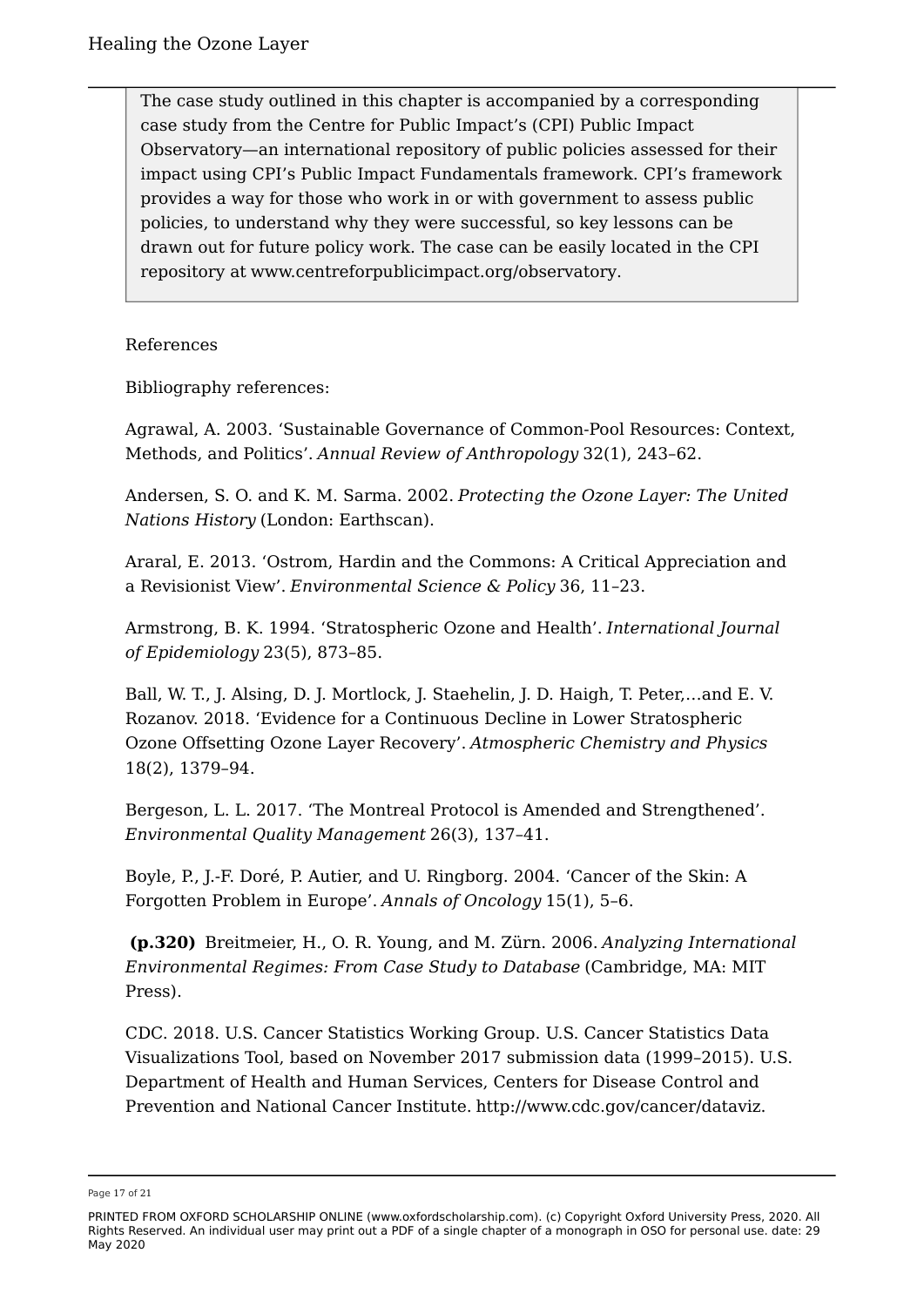Chayes, A. and A. H. Chayes. 1995. *The New Sovereignty: Compliance with International Regulatory Agreements* (Cambridge, MA: Harvard University Press).

Chipperfield, M. P., S. S. Dhomse, W. Feng, R. L. McKenzie, G. J. M. Velders, and J. A. Pyle. 2015. 'Quantifying the Ozone and Ultraviolet Benefits Already Achieved by the Montreal Protocol'. *Nature Communications* 6(1), 7233.

Epstein, G., I. Pérez, M. Schoon, and C. L. Meek. 2014. 'Governing the Invisible Commons: Ozone Regulation and the Montreal Protocol'. *International Journal of the Commons* 8(2), 337–60.

Epstein, G., J. M. Vogt, S. K. Mincey, M. Cox, and B. Fischer. 2013. 'Missing Ecology: Integrating Ecological Perspectives with the Social-Ecological System Framework'. *International Journal of the Commons* 7(2), 432–53.

European Commission. 2017. 'EU Countries Trigger Entry into Force of Kigali Amendment to Montreal Protocol'. [https://ec.europa.eu/clima/news/eu-countries](https://ec.europa.eu/clima/news/eu-countries-trigger-entry-force-kigali-amendment-montreal-protocol_en)[trigger-entry-force-kigali-amendment-montreal-protocol\\_en.](https://ec.europa.eu/clima/news/eu-countries-trigger-entry-force-kigali-amendment-montreal-protocol_en)

Farman, J. C., B. G. Gardiner, and J. D. Shanklin. 1985. 'Large Losses of Total Ozone in Antarctica Reveal Seasonal ClO x /NO x Interaction'. *Nature* 315(6016), 207–10.

Haq, G., P. D. Bailey, M. J. Chadwick, J. Forrester, J. Kuylenstierna, G. Leach, D. Villagrasa, M. Fergusson, I. Skinner, and S. Oberthur. 2001. 'Determining the Costs to Industry of Environmental Regulation'. *European Environment* 11(3), 125–39.

Hardin, G. 1968. 'The Tragedy of the Commons'. *Science* 162, 1243–8.

Hossaini, R., M. P. Chipperfield, S. A. Montzka, A. A. Leeson, S. S. Dhomse, and J. A. Pyle. 2017. 'The Increasing Threat to Stratospheric Ozone from Dichloromethane'. *Nature Communications* 8, 15962.

Keohane, R. O. and M. Oppenheimer. 2016. 'Paris: Beyond the Climate Dead End through Pledge and Review?' *Politics and Governance* 4(3), 142–51.

Martens, W. J. M. 1998. 'Health Impacts of Climate Change and Ozone Depletion: An Ecoepidemiologic Modeling Approach'. *Environmental Health Perspectives* 106(1), 241–51.

Miles, E. L., S. Andresen, E. M. Carlin, J. B. Skjærseth, A. Underdal, and J. Wettestad. 2002. *Environmental Regime Effectiveness: Confronting Theory with Evidence* (Cambridge, MA: MIT Press).

Page 18 of 21

PRINTED FROM OXFORD SCHOLARSHIP ONLINE (www.oxfordscholarship.com). (c) Copyright Oxford University Press, 2020. All Rights Reserved. An individual user may print out a PDF of a single chapter of a monograph in OSO for personal use. date: 29 May 2020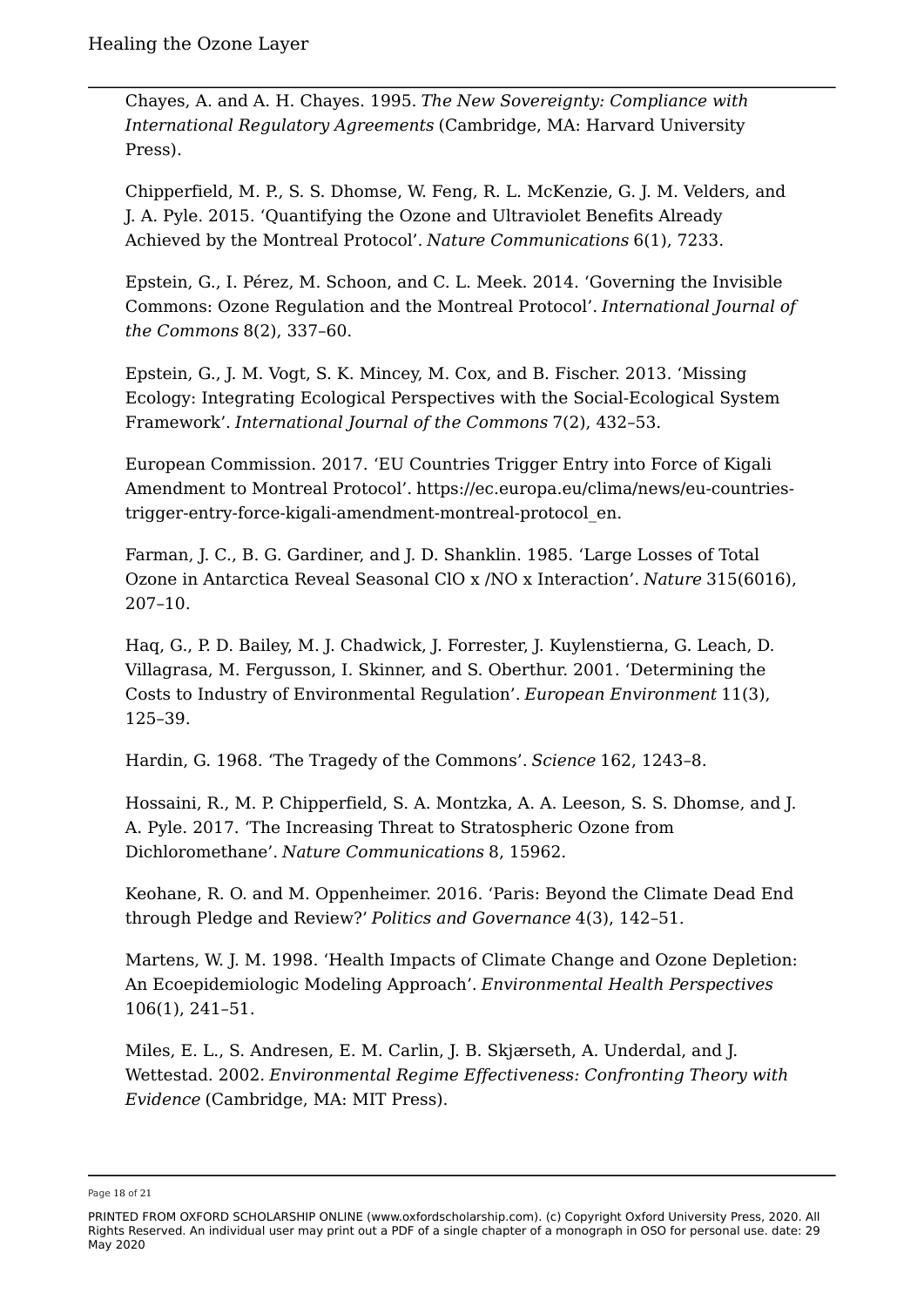Ministry for the Environment and Stats NZ. 2017. *Our Atmosphere and Climate 2017*. <http://www.mfe.govt.nz>.

 **(p.321)** Molina, M. J. and. F. S. Rowland. 1974. 'Stratospheric Sink for Chlorofluoromethanes: Chlorine Atom-Catalysed Destruction of Ozone'. *Nature* 249(5460), 810–12.

NOAA. 2014. 'Twenty Questions and Answers about the Ozone Layer: 2014 Update'. [https://www.esrl.noaa.gov/csd/assessments/ozone/2014/](https://www.esrl.noaa.gov/csd/assessments/ozone/2014/twentyquestions/intro.html) [twentyquestions/intro.html.](https://www.esrl.noaa.gov/csd/assessments/ozone/2014/twentyquestions/intro.html)

Olson, M. 1971. *The Logic of Collective Action: Public Goods and the Theory of Groups*, 2nd edition (Cambridge, MA: Harvard University Press).

Ostrom, E. 1990. *Governing the Commons: The Evolution of Institutions for Collective Action* (Cambridge: Cambridge University Press).

Ostrom, E. 2010. 'Polycentric Systems for Coping with Collective Action and Global Environmental Change'. *Global Environmental Change* 20, 550–7.

Parker, C. F. 2001. *Controlling Weapons of Mass Destruction: An Evaluation of International Security Regime Significance*. Acta Universitatis Upsaliensis. Skrifter utgivna av statsvetenskapliga föreningen i Uppsala, 147.

Parker, C. F. 2011. 'Compliance'. In B. Badie, D. Berg-Schlosser, and L. Morlino (eds), *International Encyclopedia of Political Science* (London: Sage Publications), pp. 367–70.

Parker, C. F. 2013. 'Agents, Structures and International Regime Significance'. In F. Bynander and S. Guzzini (eds), *Rethinking Foreign Policy* (London: Routledge), pp. 95–106.

Parker, C. F. and C. Karlsson. 2014. 'Leadership and International Cooperation'. In P. 't Hart and R. Rhodes (eds), *The Oxford Handbook of Political Leadership* (Oxford: Oxford University Press), pp. 580–94.

Parker, C. F., C. Karlsson, and M. Hjerpe. 2015. 'Climate Change Leaders and Followers: Leadership Recognition and Selection in the UNFCCC Negotiations'. *International Relations* 29(4), 434–54.

Parson, E. A. 1993. 'Protecting the Ozone Layer'. In P. M. Haas, R. O. Keohane, and M. A. Levy (eds), Institutions for the Earth (Cambridge, MA: MIT Press), pp. 27–73.

Parson, E. A. 2003. *Protecting the Ozone Layer: Science and Strategy* (Oxford: Oxford University Press).

Page 19 of 21

PRINTED FROM OXFORD SCHOLARSHIP ONLINE (www.oxfordscholarship.com). (c) Copyright Oxford University Press, 2020. All Rights Reserved. An individual user may print out a PDF of a single chapter of a monograph in OSO for personal use. date: 29 May 2020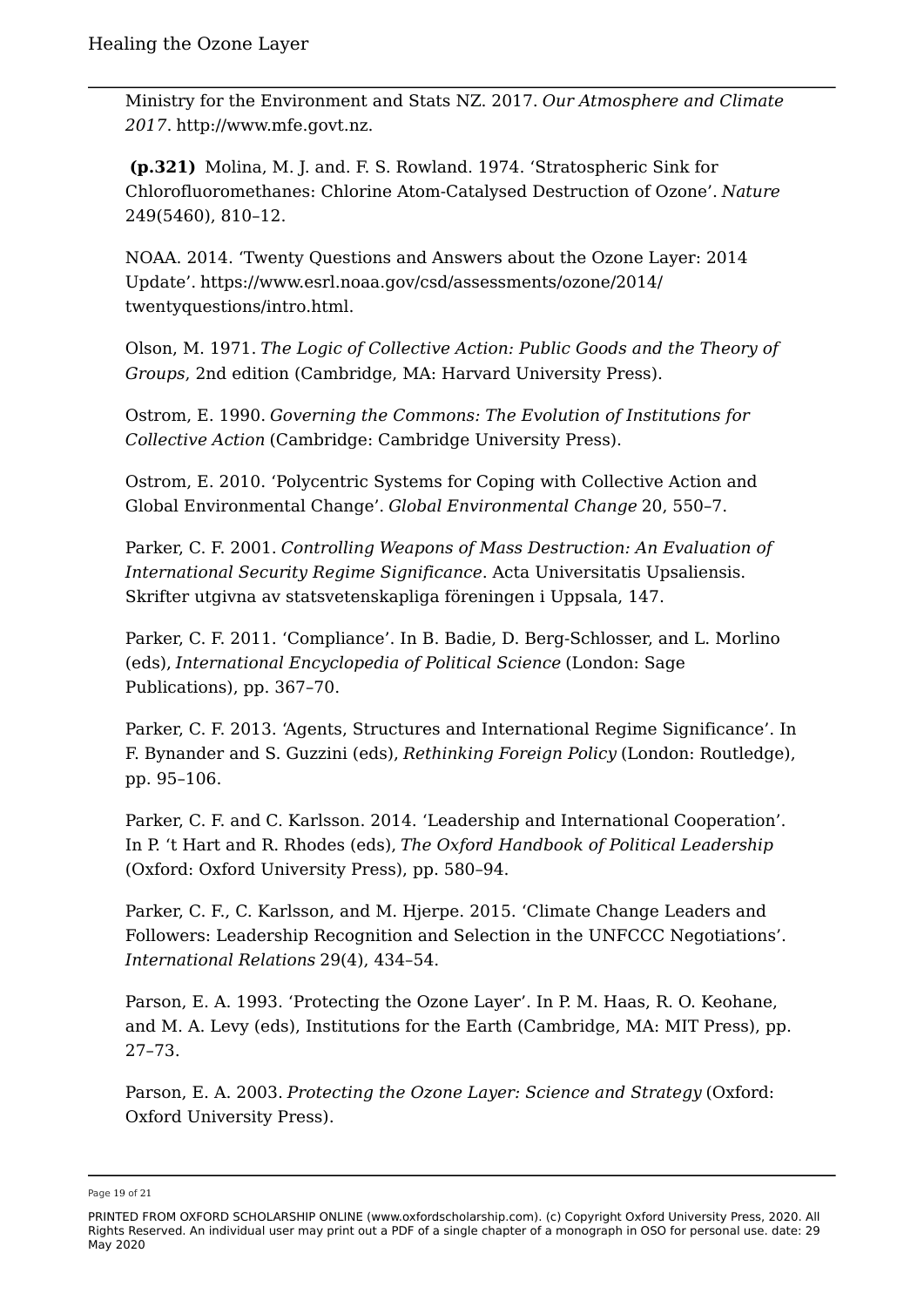Patashnik, E. M. 2008. *Reforms at Risk: What Happens after Major Policy Changes Are Enacted* (Princeton, NJ: Princeton University Press).

Rae, I. 2012. 'Saving the Ozone Layer: Why the Montreal Protocol Worked'. *The Conversation*. [https://theconversation.com/saving-the-ozone-layer-why-the](https://theconversation.com/saving-the-ozone-layer-why-the-montreal-protocol-worked-9249)[montreal-protocol-worked-9249.](https://theconversation.com/saving-the-ozone-layer-why-the-montreal-protocol-worked-9249)

Skjærseth, J. B. 1992. 'The "Successful" Ozone-Layer Negotiations: Are There Any Lessons to Be Learned?' *Global Environmental Change* 2(4), 292–300.

Solomon, K. R. 2008. 'Effects of Ozone Depletion and UV-B Radiation on Humans and the Environment'. *Atmosphere-Ocean* 46(1), 185–202.

Solomon, S., R. R. Garcia, F. S. Rowland, and D. J. Wuebbles. 1986. 'On the Depletion of Antarctic Ozone'. *Nature* 321(6072), 755–8.

 **(p.322)** Stern, P. C. 2011. 'Design Principles for Global Commons: Natural Resources and Emerging Technologies'. *International Journal of the Commons* 5(2), 213–32.

Strahan, S. E. and A. R. Douglass. 2018. 'Decline in Antarctic Ozone Depletion and Lower Stratospheric Chlorine Determined from Aura Microwave Limb Sounder Observations'. *Geophysical Research Letters* 45(1), 382–90.

UNEP Ozone Secretariat. 2015. 'Montreal Protocol—Achievements to Date and Challenges Ahead'. [http://42functions.net/en/MP\\_achievements\\_challenges.php.](http://42functions.net/en/MP_achievements_challenges.php)

UNEP Ozone Secretariat. 2018. Ozone Secretariat. Data Access Centre. [http://](http://ozone.unep.org/en/data-reporting/data-centre) [ozone.unep.org/en/data-reporting/data-centre](http://ozone.unep.org/en/data-reporting/data-centre).

Ungar, S. 1998. 'Bringing the Issue Back In: Comparing the Marketability of the Ozone Hole and Global Warming'. *Social Problems* 45(4), 510–27.

van Dijk, A., H. Slaper, P. N. den Outer, O. Morgenstern, P. Braesicke, J. A. Pyle,… and A. F. Bais. 2013. 'Skin Cancer Risks Avoided by the Montreal Protocol: Worldwide Modeling Integrating Coupled Climate-Chemistry Models with a Risk Model for UV'. *Photochemistry and Photobiology* 89(1), 234–46.

Velders, G. J. M., S. O. Andersen, J. S. Daniel, D. W. Fahey, and M. McFarland, 2007. 'The Importance of the Montreal Protocol in Protecting Climate'. *Proceedings of the National Academy of Sciences of the United States of America* 104(12), 4814–19.

Victor, D. G. 1998. 'The Operation and Effectiveness of the Montreal Protocol's Non-Compliance Procedure'. In D. Victor, K. Raustiala, and E.B. Skolnikoff (eds), *The Implementation and Effectiveness of International Environmental Commitments: Theory and Practice* (Cambridge, MA: MIT Press), pp. 137–76.

Page 20 of 21

PRINTED FROM OXFORD SCHOLARSHIP ONLINE (www.oxfordscholarship.com). (c) Copyright Oxford University Press, 2020. All Rights Reserved. An individual user may print out a PDF of a single chapter of a monograph in OSO for personal use. date: 29 May 2020